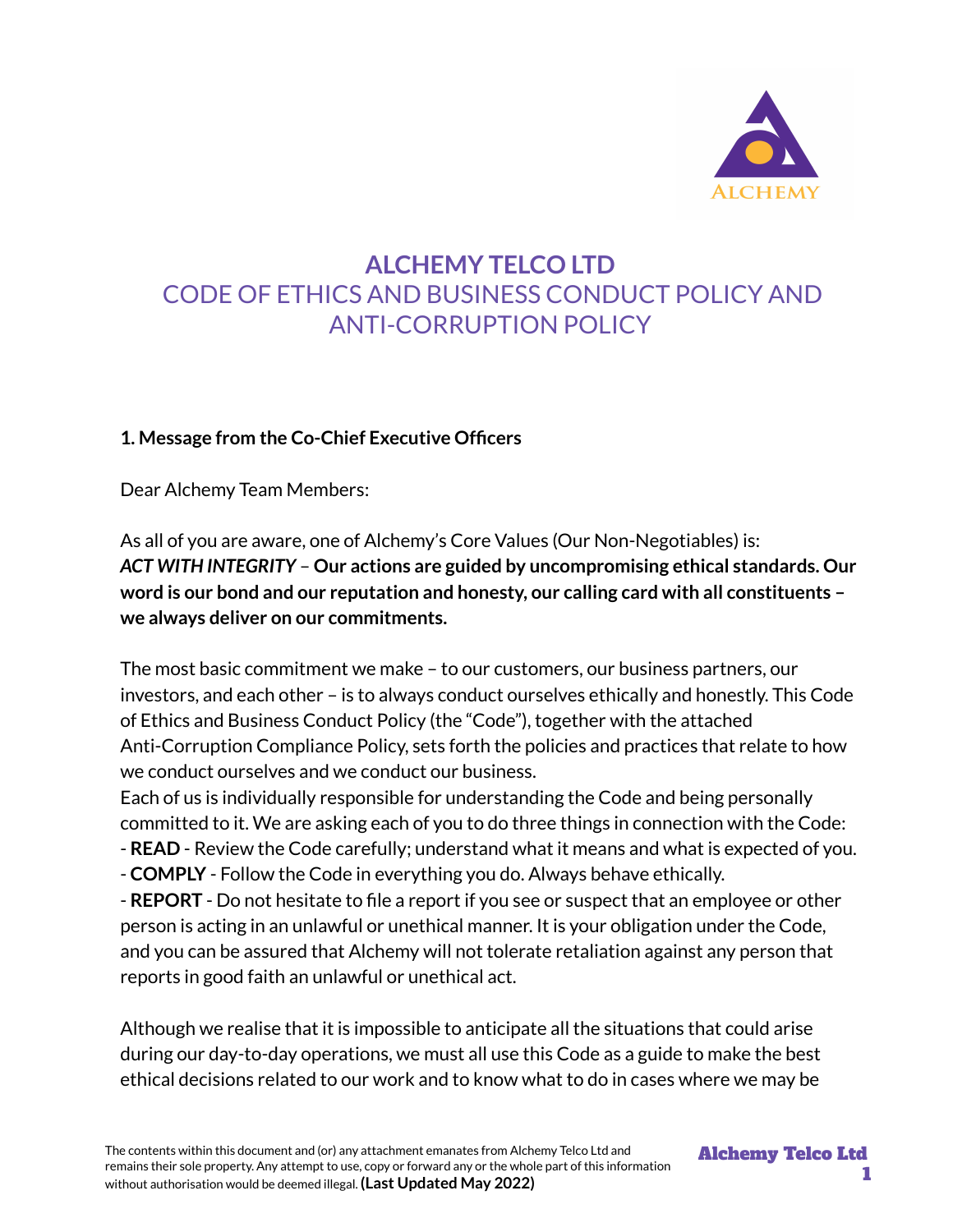

uncertain how to act.

Thanks to all of you for living up to the high standards of Alchemy Regards,

## *Malick Dibba and Kim Buller*

Co-Founders and Chief Executive Officer *March 2022*

## **2. Introduction**

All directors, officers, employees, and agents of Alchemy Telco Ltd are expected to conduct themselves with the highest degree of honesty, integrity and ethics and comply with the law when acting on behalf of Alchemy Telco Ltd.

This Code is designed to:

(i) promote honest and ethical conduct, including fair dealing, and prevent wrongdoing;

(ii) promote compliance with applicable laws and governmental rules and regulations; and (iii) ensure the protection of Alchemy's legitimate business interests, including corporate opportunities, assets, and confidential information.

It is the responsibility of every Covered Person (as defined below – see Item 2.1 Applicability) to comply with the spirit as well as the letter of this Code. There are no acceptable reasons for either violating the Code or not reporting a known violation or one that is suspected in good faith.

This Code provides guidance as to certain situations which may arise; however, this Code is not an all-inclusive manual that covers every situation that a Covered Person may encounter. It is not possible to describe all unethical or illegal business practices in detail. The best guidelines are individual conscience, common sense and unwavering compliance with Company policies and applicable laws and regulations.

Any Alchemy employee, officer or agent that interacts with third parties (including vendors, suppliers, contractors, government entities, public officials, and customers) should conduct such interactions in accordance with the provisions of this Code. The requirements of this Code are in addition to any other Company policies and requirements, and any obligations that a Covered Person may have agreed to in any agreement with the Company.

At Alchemy, we have an open-door policy. Everyone should feel comfortable speaking his or her mind, particularly concerning ethical concerns. It is mandatory to report suspected or actual violations of this Code, any other Company policy, and the law. All reports will be investigated as appropriate and Alchemy will protect from retaliation any person who, in good faith, makes a report of ethical concern.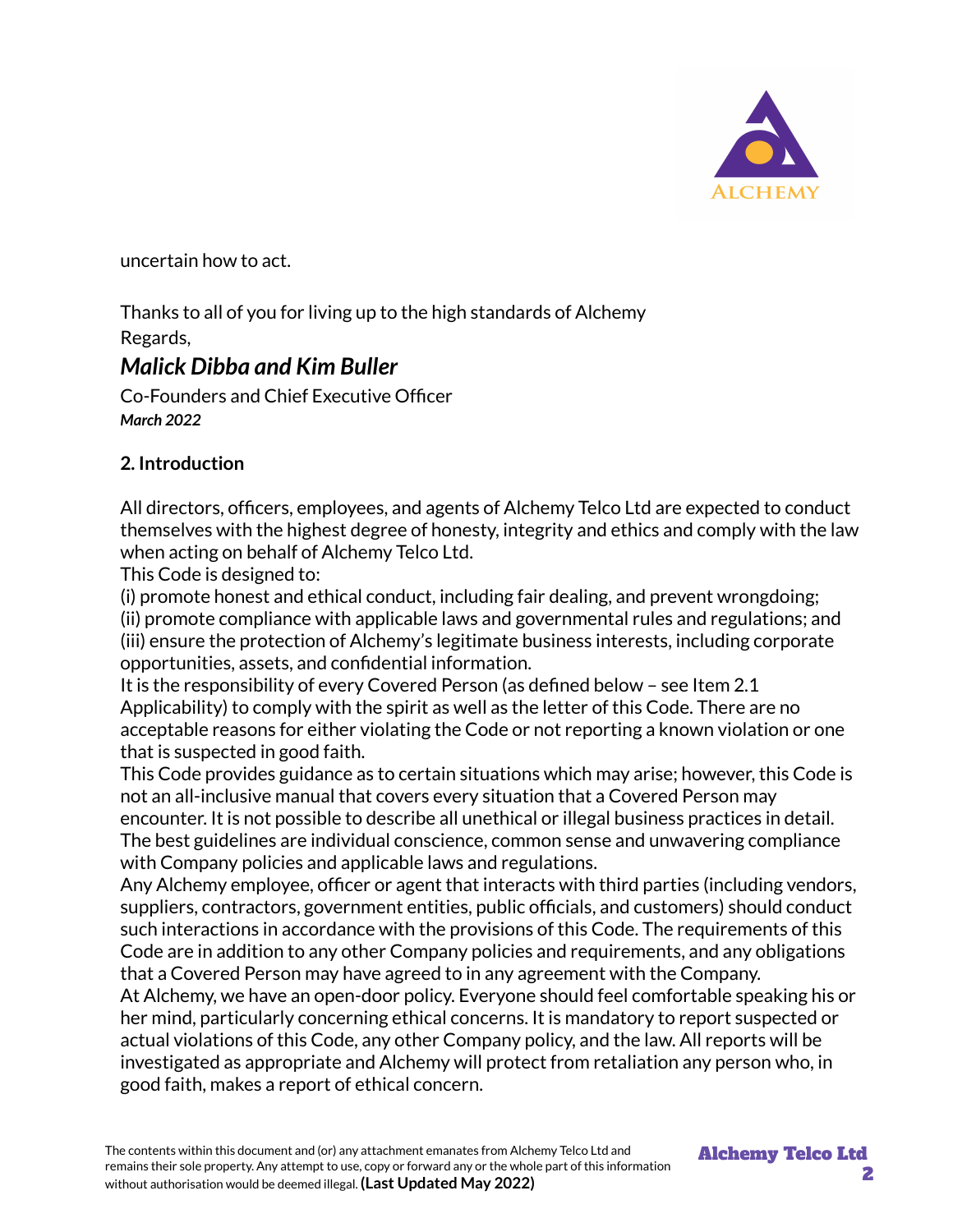

Each Covered Person is responsible for obtaining guidance for resolving a business practice or compliance concern or question if he or she is uncertain about how to proceed in a situation.

A Covered Person who has questions on how to proceed or on interpretation should consult the legal director of the country's legal department of Alchemy.

An Ethics Committee has been established by the Company that is responsible for overseeing the implementation of the Code and resolving matters that may arise under the Code.

#### **2.1. Applicability**

Except as may otherwise be provided in this Code, this Code applies to all directors, officers, employees, and agents of Alchemy (including its direct and indirect subsidiaries) throughout the world (each, a "Covered Person"). Agents of Alchemy are persons that may act on behalf of Alchemy. This Code also extends to the operations of any joint venture in which Alchemy is a participant.

Alchemy's customers, vendors, suppliers, and joint venture partners (including owners, officers, and employees of such entities) (collectively, the "Business Partners") are also expected to conduct themselves with the highest degree of honesty, integrity, and ethics and within the confines of the law, acting consistently with the guidelines of the Code when doing business with Alchemy. When contracting with a Business Partner, a Covered Person should ensure that the third party is aware of the Code and the third party is committed to acting ethically and properly bid rigging when doing business with Alchemy or on behalf of Alchemy.

#### **3. Compliance with Laws and Regulations**

Alchemy is committed to complying with all applicable federal, state, and local laws in the countries in which it operates. Each Covered Person is expected to be familiar with laws and regulations that apply to his or her specific job function and level of responsibility. If a Covered Person is not sure whether a law or policy applies, or whether one exists at all, he or she is encouraged and expected to seek advice from the legal director of the country's internal legal department.

While our goal is to conduct business consistently across all countries in which the Company operates and in accordance with the principles and requirements of this Code, we must adjust our practices to comply with the laws and requirements of the different countries. Thus, where local country laws are more stringent or differ from the provisions of this Code, those local laws prevail for employees working in those countries.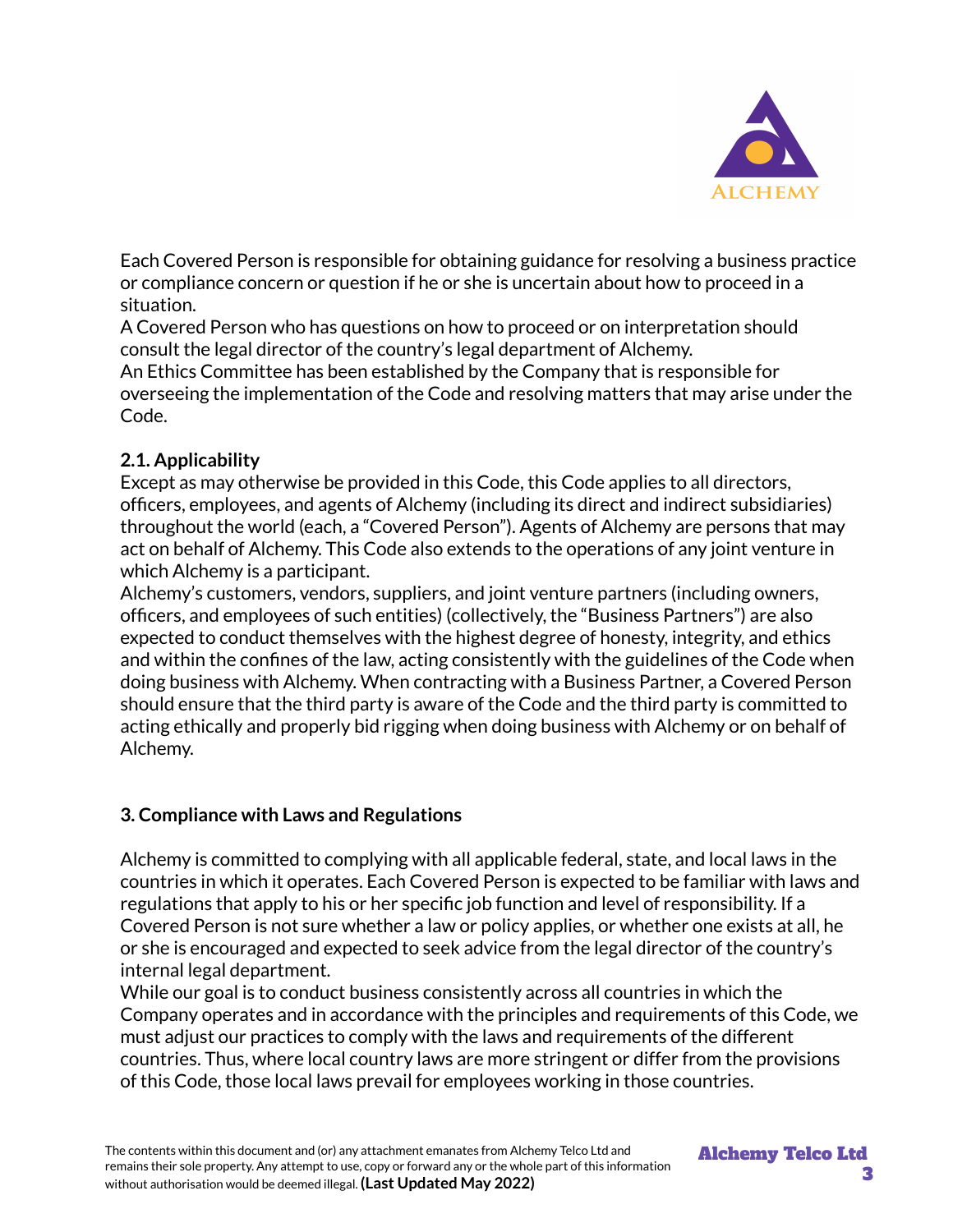

## **3.1. Antitrust Regulations and Relations with Competitors**

Alchemy strives to conduct business with clients and competitors with honesty and integrity. Alchemy is committed to upholding applicable antitrust laws which, in general terms, exist to promote competition and open markets.

The antitrust laws prohibit agreements with competitors fixing prices, dividing markets, rigging bids, or otherwise limiting competition. Violation of these prohibitions may result in serious consequences for the Company and/or the Covered Person involved, including criminal penalties and imprisonment.

Certain discussions with competitors may violate antitrust laws, including discussions that may take place as part of associations of telecommunication infrastructure companies. Please use caution in these situations and do not discuss with competitors (or persons related to competitors) the price or terms of any Alchemy contracts or obtain competitive information directly from a competitor (or persons related to a competitor).

While it is entirely proper to obtain competitive intelligence, including information about competitors, Covered Persons must avoid even the appearance of improperly acquiring such information and must respect the confidentiality of non-public information about competitors. If you have reason to believe that competitive information about competitors may not be public, please consult with your country's internal legal department before accepting or using this information.

For example, in contacts with competitors, Covered Persons MUST NOT be involved in discussions relating to any of the following:

(i) market allocation (agreeing with a competitor to divide markets, products, customers, or segments),

(ii) agreements not to compete (agreeing with a competitor not to compete in a market, product, customer, or segment),

(iii) price-fixing (agreeing with a competitor on prices or set prices in coordination with a competitor),

(iv) bid rigging (agreeing with a competitor to set the terms or direct the outcome of a bidding process);

(v) no-poach/ wage-fixing (agreeing with a competitor not to hire each other's employees, other than in the context of collaboration or transaction, or to fix wage levels of certain employees);

(vi) the exchange of confidential or competitively sensitive information (such as, for example, expansion plans, client prices, and employee benefits information); or (vii) other similar anti-competitive or trade-restraining practices.

## **3.2. Compliance with Laws Regarding Improper Payments and Bribery**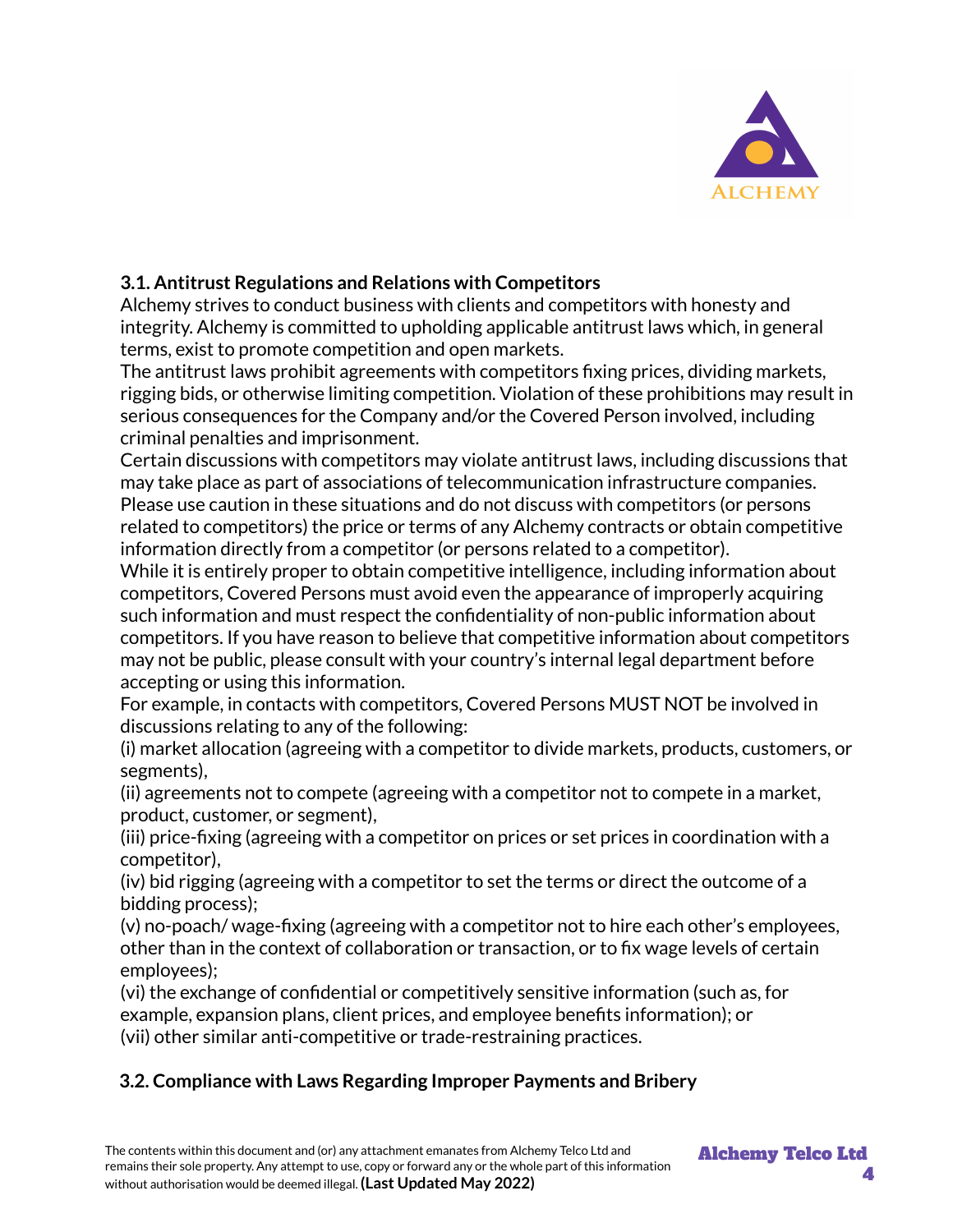

It is Alchemy's policy to comply with applicable laws, anti-bribery, and anti-corruption laws. Anti-bribery and anti-corruption laws are outlined in Appendix A hereto, which sets forth the Anti-Corruption Compliance Policy (the "Anti-Corruption Policy") adopted by Alchemy. The Anti-Corruption Policy supplements the provisions of this Code.

## **3.3. Maintaining Accurate and Complete Records**

Alchemy is required to maintain accurate business records. Alchemy is committed to maintaining a system of internal controls that results in compliance with applicable laws and regulations, and that promotes the full, accurate, and timely disclosure of information in Alchemy's reporting to internal management, its Board of Directors, external auditors, and other external parties including regulatory and governmental authorities.

The system should be designed to provide reasonable assurances that:

(a) transactions are executed following management's general or specific authorisation;

(b) transactions are recorded as necessary to permit preparation of financial statements in conformity with generally accepted accounting principles or any other criteria applicable to such statements, and to maintain accountability for assets;

(c) access to assets is permitted only under management's general or specific authorisation; (d) the recorded accountability for assets is compared with the existing assets at reasonable intervals and appropriate action is taken concerning any differences.

It is never acceptable:

(i) to falsify an expense report or time report,

(ii) to falsify any accounting or other records (including purchase orders),

(iii) to record false sales or to record them early,

(iv) to understate or overstate liabilities or assets,

(v) to maintain undisclosed or unrecorded funds or "off the books" assets,

(vi) to defer recording items that should be expensed,

(vii) to make an entry that intentionally hides or disguises the true nature of any transaction,

(viii) to make an entry to bypass established controls without the proper approval required under such controls.

It is never appropriate to direct someone else to prepare or approve a false or misleading record and it is no defence to say that someone else directed you to make a record that you knew or had reason to suspect was false or misleading.

No false or misleading statements (or omissions), written or oral, should be intentionally made to any internal or external accountant or auditor concerning the Company's financial statements. No action to fraudulently influence, coerce, manipulate, or mislead the Company's internal or independent auditors should be made or taken.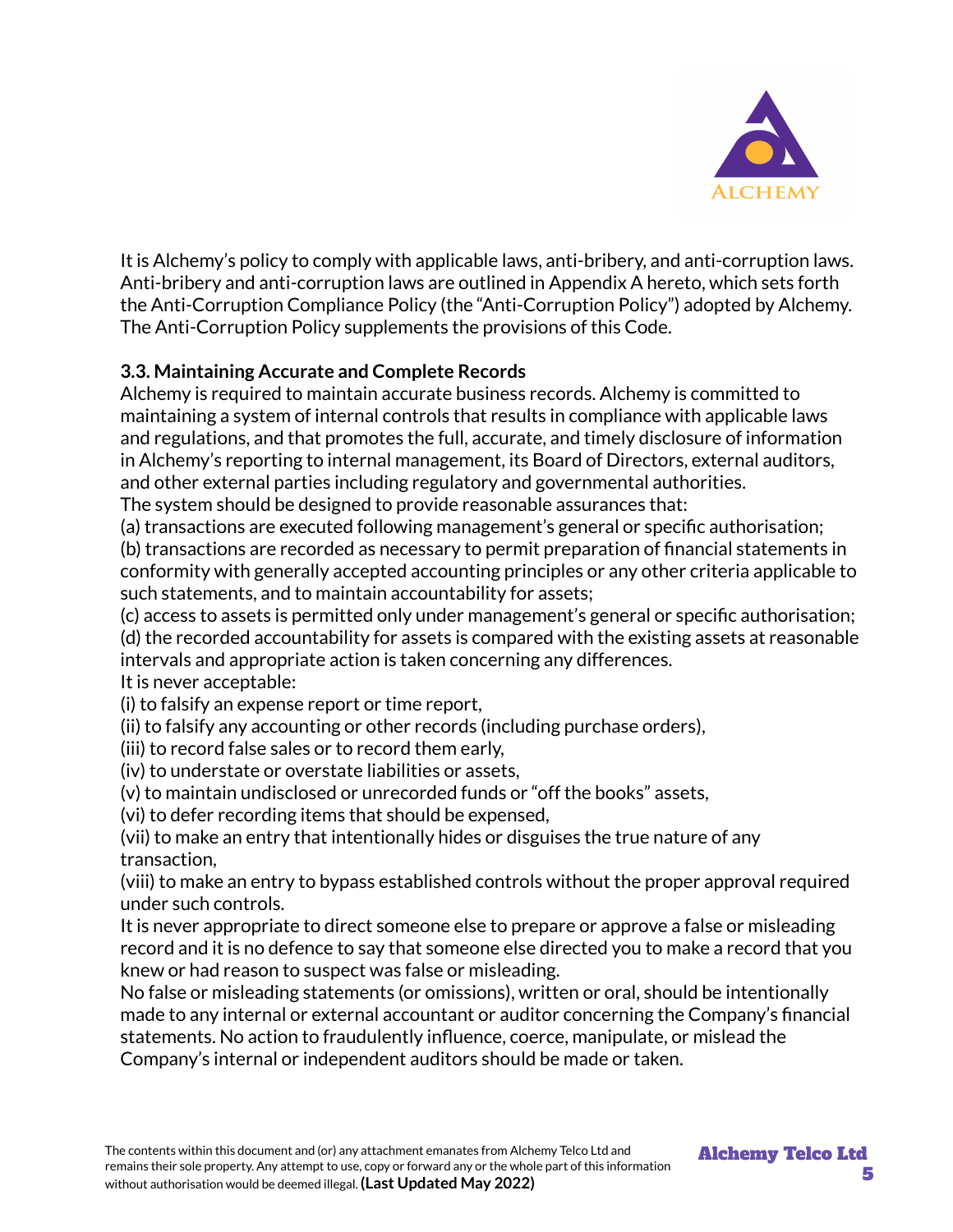

#### **3.4. Harassment or Discrimination/Labour laws**

It is Alchemy's policy to comply with all applicable labour laws in each of the countries in which it operates.

No employee of the Company shall be subjected to any form of harassment, discrimination, or abusive conduct by any supervisor, manager, co-worker, other employee or a third party (such as a guest, vendor, or visitor of any of the Company's offices). This includes harassment or discrimination based on race, religious creed, religion, colour, national origin, ancestry, physical disability, mental condition, medical condition, marital status, pregnancy, sex, gender, age, sexual orientation, political beliefs, political party affiliation, or military and veteran status of any person, or other characteristic or condition protected by law. Alchemy does not permit any improper or illegal conditions of work in its operations and offices and does not tolerate the use of such conditions by its Business Partners. Improper conditions of work may include threats to human life and dignity, forced labour, labour in slavery conditions, human trafficking, or child labour.

## **3.5. Engaging in Lobbying Activities**

This section is applicable in those countries where lobbying is permitted under applicable local laws.

Lobbying is an activity aimed at influencing public policy decisions (including amendment of laws and regulations) by providing information to elected or appointed government officials and their staff or candidates to political office. Lobbying activities include both direct communication with public officials and providing support to any person who engages in such communication.

To the extent permitted under applicable law, Alchemy may authorise from time-to-time certain employees, officers, or third-party representatives to engage in lobbying activities on its behalf, including to support or oppose any existing or proposed legislation, regulation, or interpretation of the law at the local, state, or federal level in any of the countries in which it operates.

All lobbying activities must be carried out under the supervision of the legal director of the country's internal legal department, among other things, make sure that such activities are carried out in compliance with any applicable local law requirements, including complying with any registration and filing of reports that may be required under applicable law.

## **4. Conduct of Covered Persons**

## **4.1. Tone atthe Top**

All Covered Persons of Alchemy are responsible for reading, understanding, and complying with this Code. Also, managers and supervisors are required to promote awareness and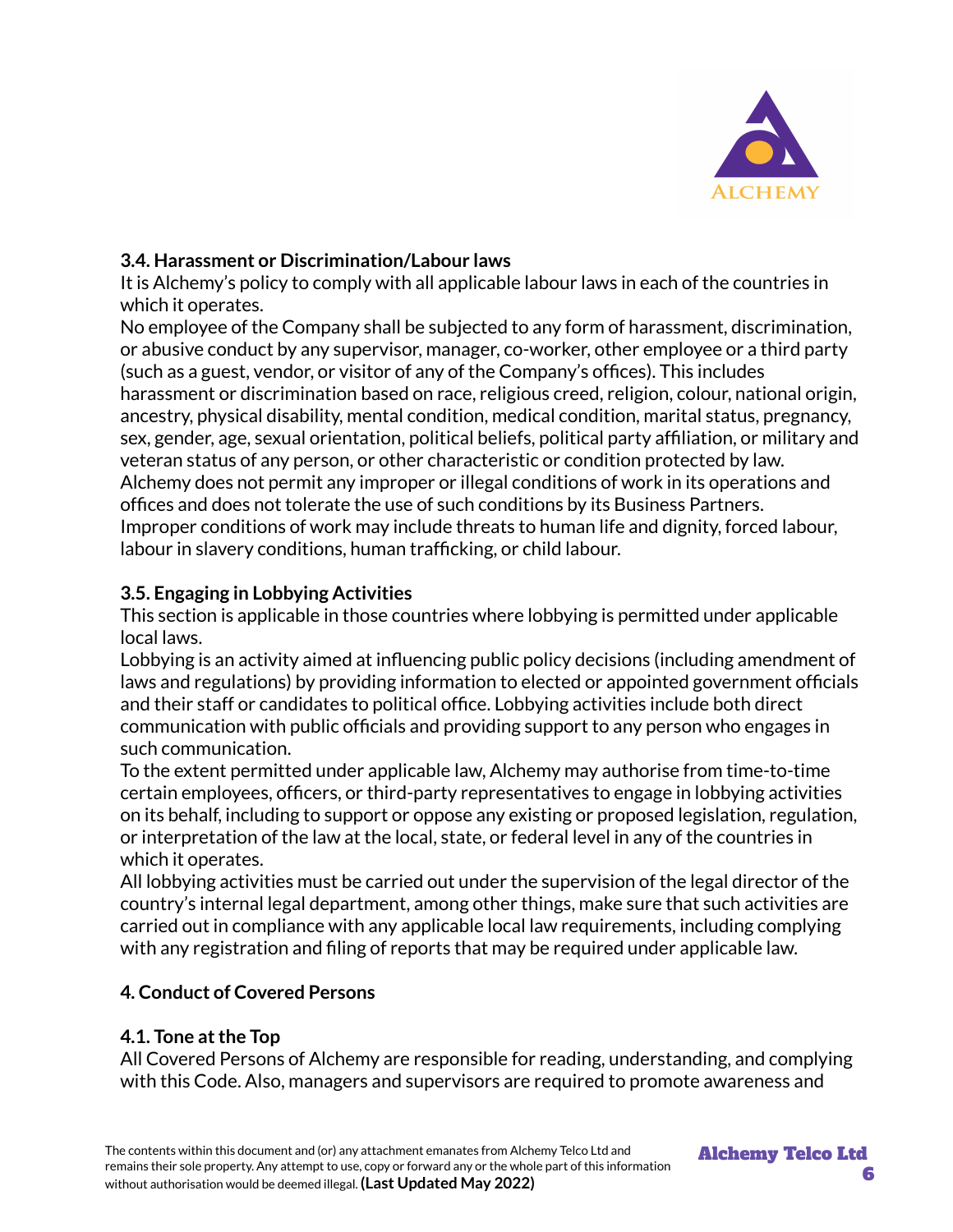

compliance with this Code of employees under their supervision.

If you are a manager or a supervisor, you have the added responsibility of creating an open and supportive environment where employees feel comfortable asking questions, raising concerns and reporting misconduct. Ethical behaviour does not simply happen; it is the product of clear and direct communication of the Company's expectations as to ethical conduct, modelled from the top and demonstrated by the example of managers and supervisors. Managers and supervisors are expected to provide strong and explicit support and commitment to all Alchemy policies, this Code and the Anti-Corruption Policy included in Appendix A hereto.

#### **4.2. Protecting Proprietary and Confidential Information; Protecting Employee and Contractor Information**

Alchemy expects protection of Alchemy's trade secrets and confidential information by all Covered Persons. "Confidential Information" refers to all non-public information, in any form, originating at any time from Alchemy, its Business Partners or any other person or organisation that relates in any way to Alchemy's business or operations.Confidential information includes Alchemy information that is labelled "confidential" as well as information that is not labelled "confidential" but by its nature should be reasonably construed as being confidential to Alchemy.

In carrying out Alchemy's business, Covered Persons often learn confidential or proprietary information about Alchemy or its Business Partners. Covered Persons must maintain the confidentiality of all confidential or proprietary information entrusted to them, except when disclosure is legally mandated or properly authorised by the legal director of the country's internal legal department or the General Counsel. Confidential information includes, without limitation, all non-public information that if disclosed might be of use to competitors, or harmful to Alchemy or its Business Partners. Confidential information may include, for example, financial and operating information, technical data, sales and marketing information, bid proposals, business plans, financial plans, operating plans, strategy plans, product and service information, pricing information, asset information, site locations, property locations, contract counterparty information, future projects, information relating to government permits and authorisations, contract forms, contract terms, financing terms and conditions, client information, legal or regulatory information, cost structures and related information, and employee and personnel information, and any personal information protected by privacy laws.

As an additional measure to protect such confidential information, employees and officers of Alchemy should carry out all their business activities on behalf of the Company by using Company equipment (such as computer and cell phone) and systems (such as e-mail and other corporate accounts). The use of personal email or any other external platform when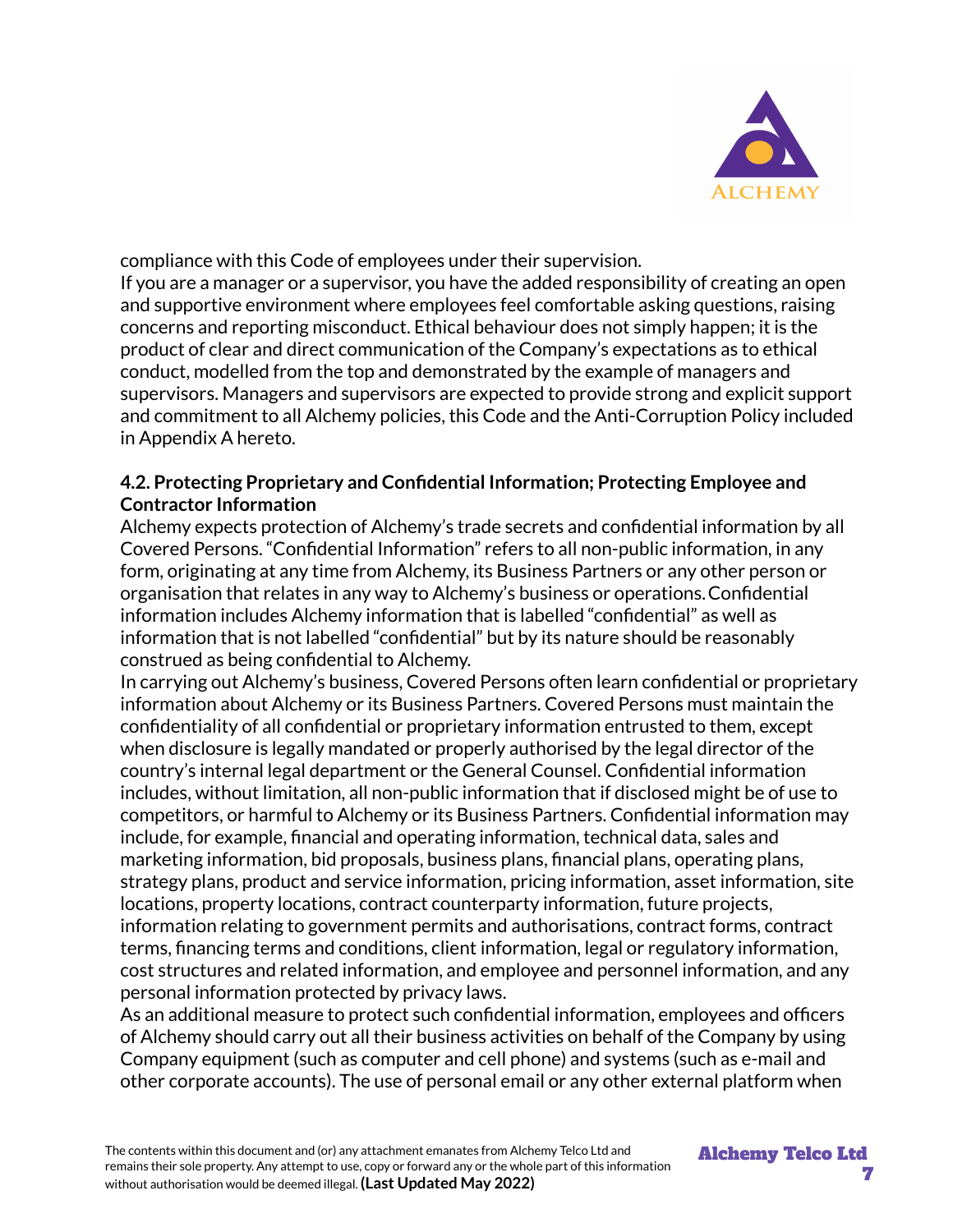

handling work-related information is prohibited, since it may put the Company at risk. Covered Persons must take appropriate steps to also protect confidential personal information and personal data (related to the personality of the individual) of employees, contractors and other third parties, including, but not limited to, name, last name, social security numbers or their equivalent in other countries, identification numbers, commercial, residential or email address, bank account information and medical information. Covered Persons should never access or obtain, and may not disclose outside of the Company, personal information and personal data of an employee, contractor or other third party obtained from the Company's records or systems, unless acting for legitimate business purposes and in accordance with applicable laws, legal process, and Company policies, including obtaining any required approval under those policies. The obligation to preserve confidential information continues even after employment with Alchemy ends. Any documents, papers, records, or other tangible items that contain confidential information, trade secrets or proprietary information relating to Alchemy are the property of Alchemy and must be returned to Alchemy after employment with Alchemy ends.

## **4.3. Safeguarding Company Assets**

Alchemy's assets, including its facilities, materials, information technology, equipment, computers, telephones, and other resources, are for sole use in connection with Alchemy's business needs. Additionally, an employee, officer or agent may not sell, dispose, or donate any Alchemy asset unless specifically authorised by a manager with the authority to approve such action.

Alchemy employees, officers and agents are prohibited from using company assets for any purpose beyond the performance of their job duties on behalf of Alchemy. Alchemy employees, officers and agents may never use Company systems (such as email, instant messaging, or Internet) to engage in unlawful activities, violate any Company policies or result in liability or embarrassment to the Company.

Alchemy nonetheless recognises that on occasion an employee, officer or agent may need to use such assets for nominal/incidental personal use. Such nominal/incidental personal use of these assets is permitted to the extent the person's use does not violate any other policy of Alchemy relating, for example, to use of Company vehicles or use of Company computer equipment or systems (including its email system).

#### **4.4. Obligations of Departing and Former Employees**

Certain obligations of employees and officers of the Company continue even after his or her employment with Alchemy ends. The following requirements apply to all current, departing, and former Alchemy employees: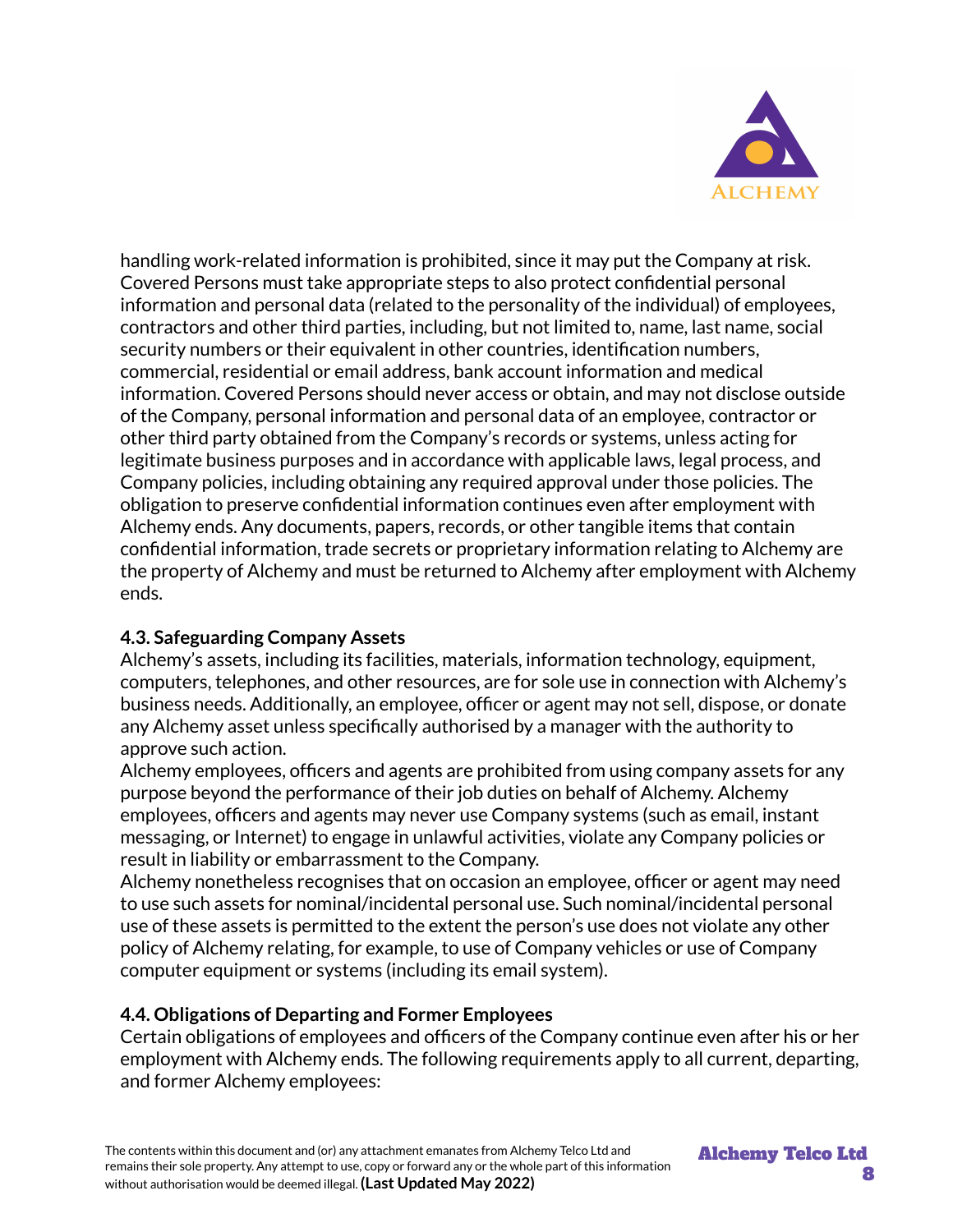

- When leaving or retiring, the employee or officer must return to the Company all Company property in his or her possession, including all records and equipment; - The employee or officer may not use or disclose any Alchemy Confidential Information in any subsequent employment;

The employee or officer may not breach any employment agreement or condition that he or she has with Alchemy, and - Current employees of Alchemy may not provide any Confidential Alchemy Information to former employees of Alchemy, unless authorised by the legal director of the country's internal legal department.

#### **4.5. Social Media**

Alchemy respects the right of expression of each employee or officer of the Company and the conscious use of social media by them. In order to keep a balance between the interests of Alchemy and the personal interest of each employee or officer of the Company, some general guidelines should be followed: - Posts on social media on behalf of Alchemy should be done only by authorised persons (please refer to 6.4 - External Communications, below); and - No image, comment, file or any other kind of content that reveals Confidential Information of Alchemy may be posted.

#### **4.6. Health and Safety**

Alchemy is committed to having a healthy and safe environment at work and it is expected for all employees and officers of the Company to have the same commitment. Alchemy is also committed with the safety of its Covered Persons and of the personnel that provide services to Alchemy on behalf of a Business Partner. Alchemy requires that Business Partners and Covered Persons comply with all applicable laws and regulations regarding health and safety, using the proper security equipment in their work activities.

## **5. Conflicts of Interest(Including Limitations on Gifts and Entertainment)**

A conflict of interest occurs when an individual's private interests interfere with the interests of Alchemy as a whole.

Each employee or officer of Alchemy is expected to avoid engaging in any activity or conduct or entering into agreements or arrangements, which would give rise to an actual, potential conflict or the appearance of a conflict of interest.

Employees and officers of Alchemy have a duty of loyalty to the Company and are expected to make business decisions with Alchemy's best interests in mind and to exercise business judgement independent of external influences such as personal financial interests, external business relationships, outside employment and family relationships. Avoiding conflicts of interest are critical to maintaining integrity and honesty in the way Alchemy conducts its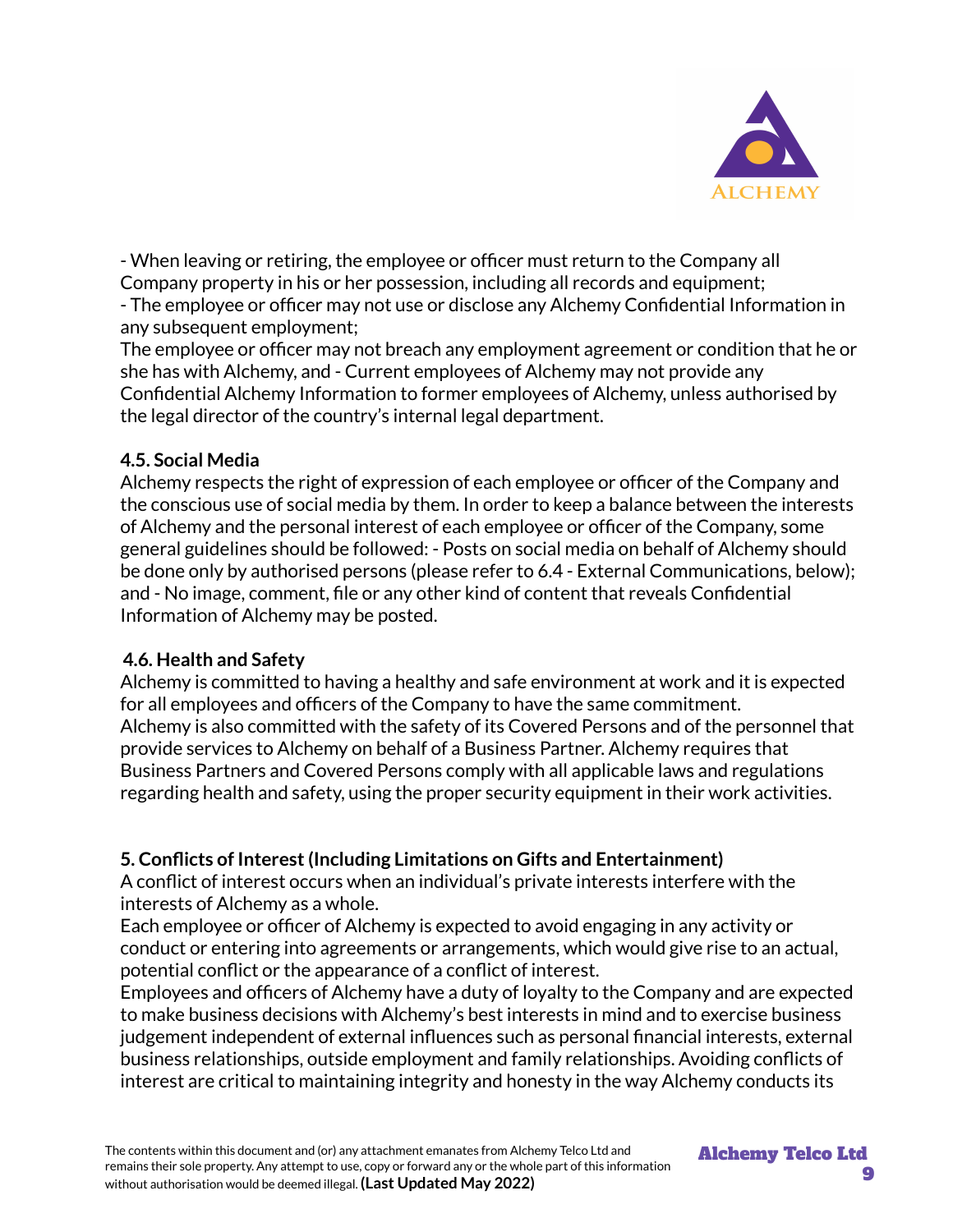

business.

For example, conflicts of interest can arise when:

(i) An employee or officer takes actions or has interests that may make it difficult to perform his or her work effectively,

(ii) An employee or officer (or one of their family members) receives improper personal benefits as a result of the employee or officer's position at Alchemy, or

(iii) As a result of the nature or responsibilities of the employee or officer's position at Alchemy, the employee or officer is in a position to further any personal interest or the personal interest of any family member.

## **5.1. Conflicts Must Be Disclosed**

Employees and officers of Alchemy must disclose to the Ethics Committee all actual and potential conflicts of interest, including, but not limited to:

(i) any personal or family transaction or relationship that could be expected to give rise to a conflict of interest, or

(ii) any situation in which the employee or officer believes that it may not be possible to avoid a conflict of interest.

Any such transaction, relationship or situation may need to be reviewed/analysed by the Ethics Committee to determine whether there is an actual or potential conflict of interest between the employee or officer's responsibilities at Alchemy and such transaction, relationship, or situation.

## **5.2. Outside Business and Financial Interests and Activities**

Alchemy recognises and respects the rights of its employees and officers to participate in outside activities of their choice. However, during his or her employment with Alchemy, an employee or officer may not knowingly, directly, or indirectly:

(i) maintain any outside business, financial interest or activity that conflicts with Alchemy's interests; or (ii) engage in any activity or business that materially interferes with the person's ability to discharge properly and fully, his or her work duties at Alchemy. Employees or officers must disclose all outside businesses, financial interests or activities that could conflict with Alchemy's interests to the Ethics Committee for analysis.

#### **5.3. Outside Business Relations or Financial Interests with Business Partners or Government Entities**

A conflict of interest may arise if an employee, officer, or a family member has an investment or financial interest in any Business Partner of Alchemy. For this reason, any such investment or financial interest of an employee, officer or a family member in any Business Partner of Alchemy must be disclosed to the Ethics Committee for analysis.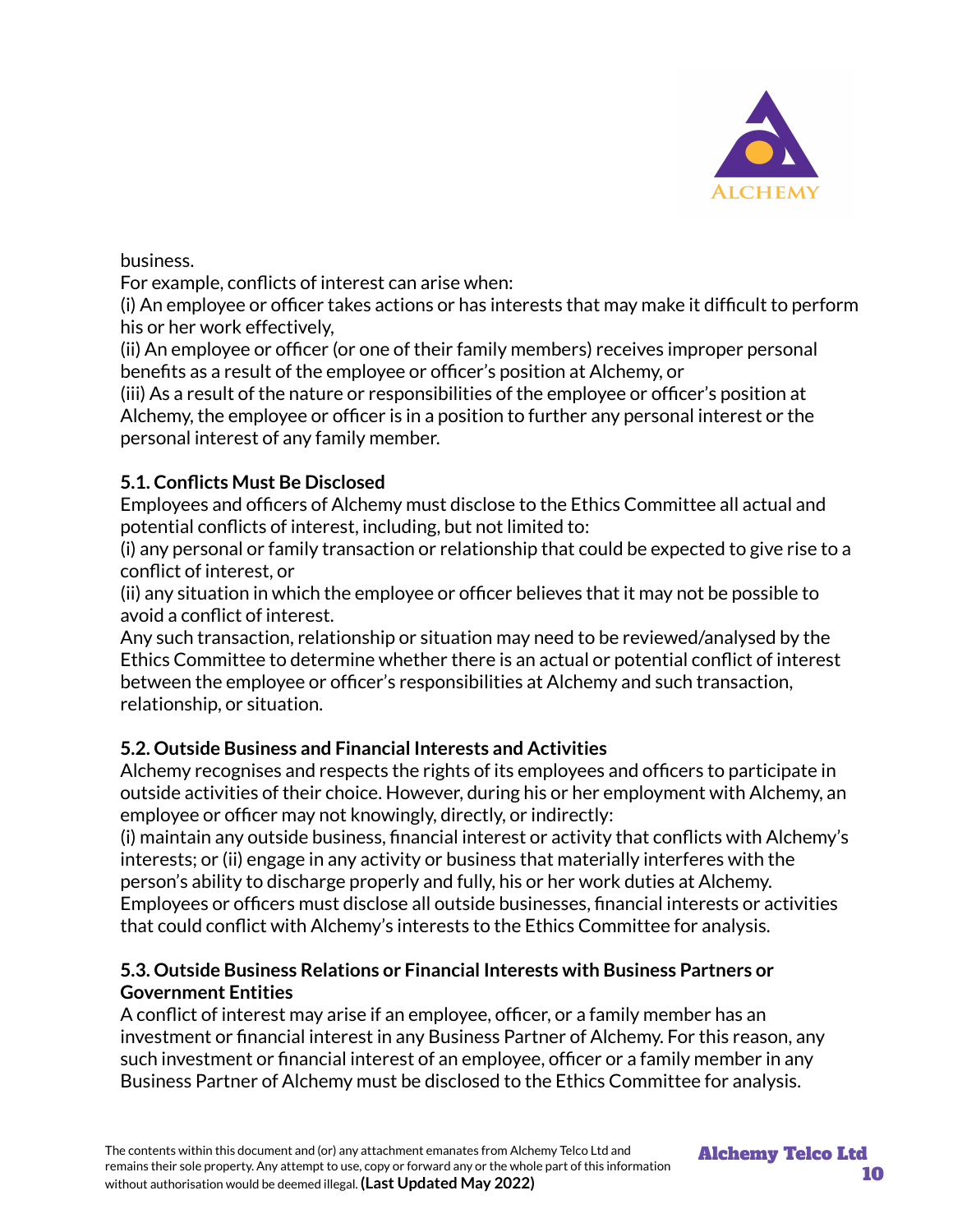

The following are examples of situations that represents a possible conflict of interest and must be disclosed to the Ethics Committee for analysis (the examples are not exhaustive): (i) an employee or officer plans to perform any outside work, directly or indirectly, with any Business Partner of Alchemy;

(ii) a family member of an employee or officer is or becomes an employee or contractor of any Business Partner of Alchemy; or

(iii) a family member of an employee or officer is or becomes an employee or contractor of any government entity with which Alchemy has any interaction.

#### **5.4. Hiring of Family Members**

Alchemy seeks to employ the most qualified candidates for every position and to encourage all employees to seek advancement opportunities within Alchemy.

A Covered Person's family member may be considered for employment at Alchemy if the individual possesses all the qualifications for employment. Likewise, the hiring/contracting of a Business Partner in which a family member of a Covered Person is an employee or owner may be considered. In both situations, the relationship must be disclosed to the Ethics Committee for analysis.

In addition, the guidelines below must be followed:

- Family members cannot work in positions that are directly or indirectly in a managerial relationship or in the same department; - One family member cannot supervise or influence the pay, benefits, duties, or job evaluation of another family member; - An employee or an officer of the Company may not

participate, directly or indirectly, in the process of hiring a family member of such a person; and - Employees who marry,

become members of the same household, or otherwise develop a personal relationship must disclose the relationship to their supervisor(s) so that any managerial relationship between the two employees can be evaluated and adjusted (if necessary).

## **5.5. Corporate Opportunities**

An employee or officer of Alchemy may not:

(i) take for himself or herself opportunities, including business and investment opportunities, that are discovered using Alchemy corporate property, information, or position; (ii) use Alchemy corporate property, information, or position for personal gain; or (iii) compete with Alchemy, including directly or indirectly bidding for, buying, leasing, or acquiring rights to any property or venue if the employee or officer believes that Alchemy may be interested in pursuing such opportunity.

Each employee or officer of Alchemy owes a duty to Alchemy to advance Alchemy's interests when the opportunity to do so arises.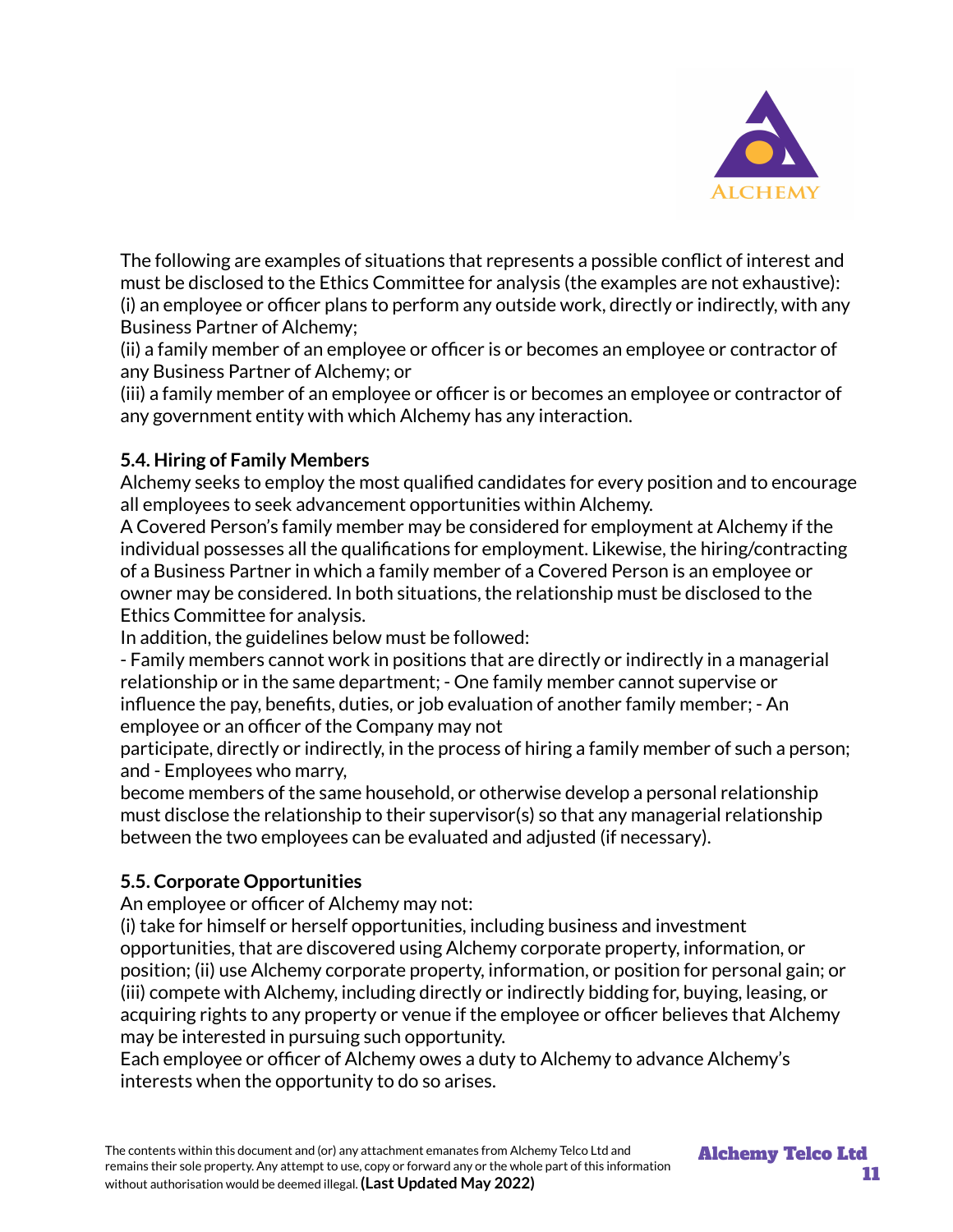

#### **5.6. Prohibitions and Restrictions on Gifts, Travel and Entertainment**

Alchemy requires Covered Persons to manage their business relationships with Alchemy's Business Partners with ethics and integrity.

The applicable prohibitions and restrictions relating to the acceptance or giving of remuneration, gifts, travel, entertainment, or anything else of value are the following: (a) All Covered Persons are prohibited from accepting any remuneration, gift, meal, travel, entertainment or anything else of value from any Business Partner of Alchemy.

This prohibition includes cash gifts (including cash equivalents such as gift or value cards), non- cash gifts (other than promotional items with little or no nominal value), travel, entertainment (including meals and attendance to athletic, entertainment or other events), remuneration or anything else of value. Any exception to this prohibition must have the advance written approval from the applicable country President or the Chief Executive Officer/President of Alchemy.

All gifts received by any Alchemy company or by any Covered Person from any Business Partner, which are not returned to the Business Partner, must be delivered to the Human Resources Department (or its equivalent) of the particular country and will be distributed from time to time by the Human Resources Department (or its equivalent) of the particular country among Company employees of such country through a raffle.

(b) All Covered Persons are prohibited from offering or giving any gift, meal, travel, entertainment, remuneration or anything else of value paid by Alchemy to a Business Partner unless the following requirements are complied with:

(i) It is not a cash gift,

(ii) It is reasonable and consistent with applicable law and regulation, and it complies with the requirements of any code of ethics or business conduct policy of the Business Partner, (iii) It is not more than D7000.00 in total value per gift, outing or event<sup>2</sup> (this Dalasi limitation may be revised up or down by the Chief Executive Officer to reflect inflation adjustments and changes in other business conditions),

(iv) It does not involve any quid pro quo arrangement (must not be given with the expectation of any reciprocity); and

(v) It cannot be reasonably construed as a bribe or payoff.

Written approval in advance from the applicable country President or the Chief Executive Officer/President is required before offering or giving any gift, travel, or entertainment to a Business Partner if the total expected cost to Alchemy is greater than D7000.00.

A Covered Person may not use his or her own money or resources to offer gift, travel, entertainment, remuneration or anything else of value to a Business Partner if these activities are prohibited under this Code using the resources of the Company.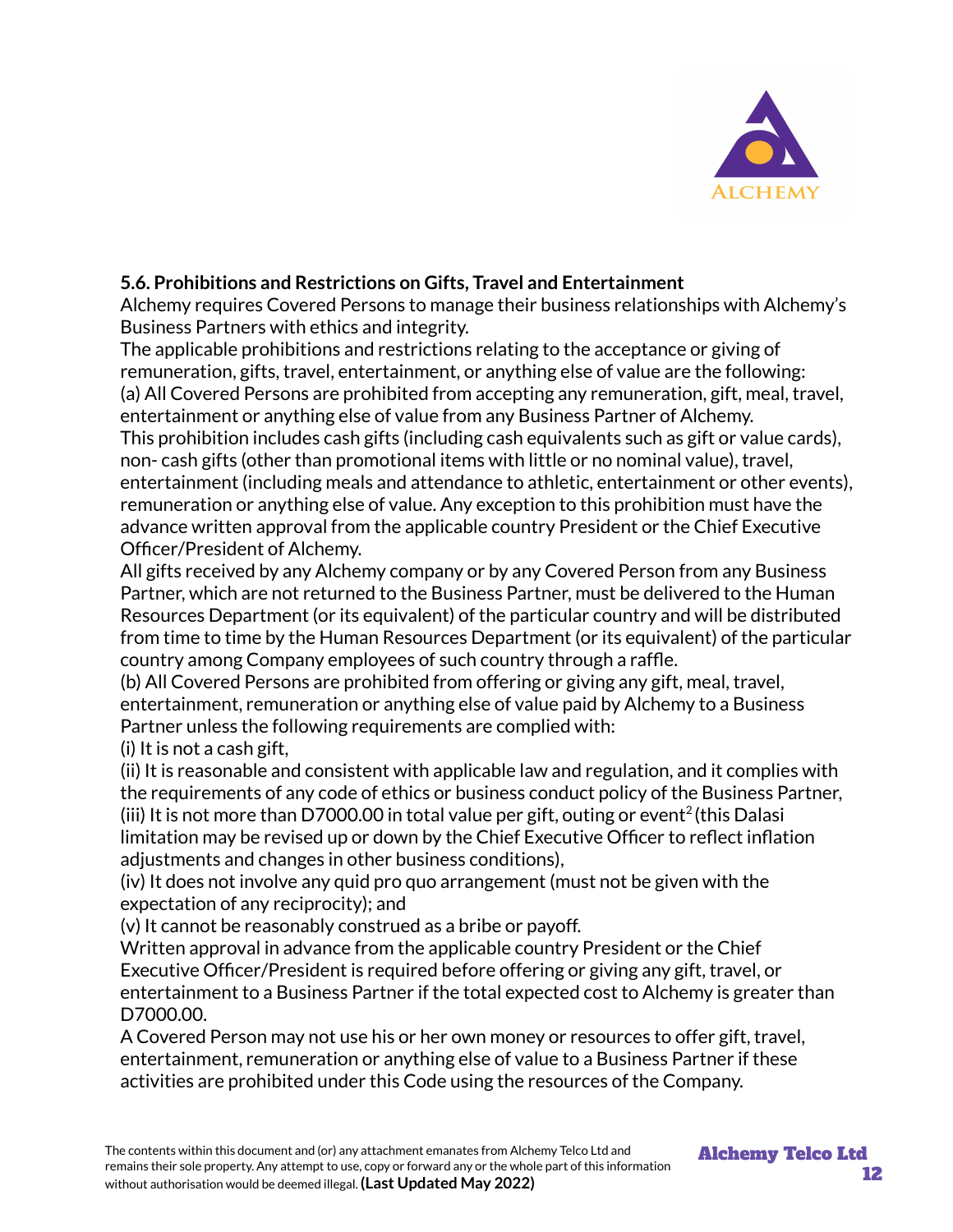

(c) All Covered Persons are prohibited from offering or giving any gift, meal, travel, entertainment, remuneration or anything else of value if the recipient is directly employed by any local, state, or federal government agency or instrumentality (including judges and court officials) in any country, or if the recipient is a local, state, or federal elected official (or candidate to such office) in any country.

Alchemy will periodically send letters to its Business Partners notifying such entities, among other things, that:

(i) it is against Company policy for a Company employee, officer or agent to accept any gifts, travel, entertainment, remuneration or anything else of value from Business Partners of Alchemy, subject to the D7000.00 value limit set forth above, reasonable business entertainment that may be paid for or provided by Alchemy includes, without limitation, a breakfast, lunch, dinner, or an occasional athletic, entertainment or cultural event; promotional gifts of modest value; and entertainment at Alchemy facilities.

(ii) the provision of gifts, travel, entertainment, remuneration or anything else of value to any Company employee, officer or agent is not a condition of doing business with Alchemy. (iii) Alchemy requests such third parties to identify any Company employee, officer or agent who pressures or solicits them for gifts, travel, entertainment, remuneration or anything else of value, or other special favours.

## **6. External Relationships**

## **6.1. Political Contributions and Activities**

Alchemy does not make political contributions in support of any party or candidate in any election, whether local, state, or federal in any country. Local, state, or federal political contributions and spending by companies in the countries in which Alchemy operates are in many cases prohibited or are otherwise strictly regulated by law.

Covered Persons must not direct, urge or require any other Covered Person to contribute to any political party, cause, organisation, or candidate.

Each Covered Person is individually free to pursue political activities including political contributions or spending that the Covered Person deems appropriate subject to applicable legal requirements; however, individual political contributions or spending must not be made with Alchemy's funds or reimbursed by Alchemy. Covered Persons who individually participate in partisan political activities should not in any way suggest or state that they speak or act on behalf of Alchemy.

## **6.2. Business Partners; Purchase Activities**

Ethics, transparency, and impartiality are the base of Alchemy's relationships with its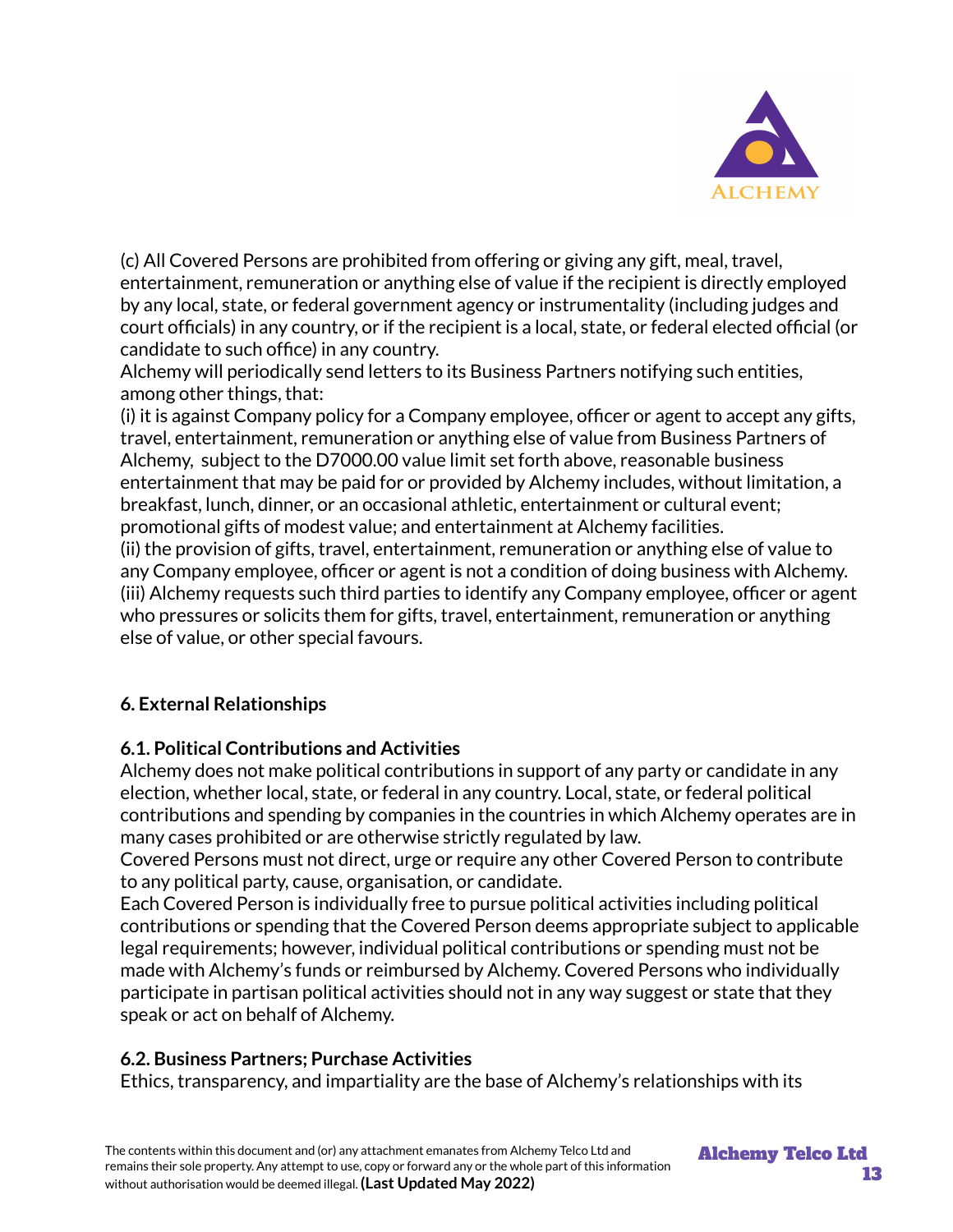

Business Partners. Alchemy prohibits improper payments or offers of any nature in order to receive any personal or other advantages while doing business with its Business Partners. Any purchase process undertaken by Alchemy must be made based on merit and qualifications and not made based on undue influences over any person or persons. When doing business with the Company, Business Partners must act with integrity, in compliance with applicable laws and regulations in their countries, and in compliance with their contracts and agreements with Alchemy. In addition, Business Partners are expected to follow the guidelines established in this Code when doing business with Alchemy.

#### **6.3. Environment**

Alchemy is committed to acting responsibly with respect to the protection and preservation of the environment, and it is committed to complying with all applicable environmental laws and regulations.

#### **6.4. External Communications**

For both business and legal reasons, the Company must provide a consistent message about its current events and its future plans. Communications with the news media, social media and other media companies are to be conducted only through the Executive Officer of Alchemy or through the applicable country President. If the news media, social media, or any other media company contacts an employee or officer of the Company to request a comment or information about the Company, the employee or officer shall explain that he or she is not permitted to comment or provide information and must refer the person to the Co-Chief Executive Officers of Alchemy or to the applicable country President. Unless an employee or officer receives prior approval, he or she may never suggest that he or she is speaking on behalf of the Company when presenting his or her personal views at community, professional or cultural functions or in social media.

## **7. Ethics Management**

#### **7.1. Cooperation with Governmental and Internal and External Investigations**

Internal or external investigations of matters reported under this Code will be carried out in accordance with the Company's investigation policy and procedures as may be in effect from time to time. Covered Persons must cooperate in any investigation relating to the Company.

From time to time, Alchemy may receive subpoenas or other information requests from governmental investigative authorities or private litigants. It is the policy of Alchemy to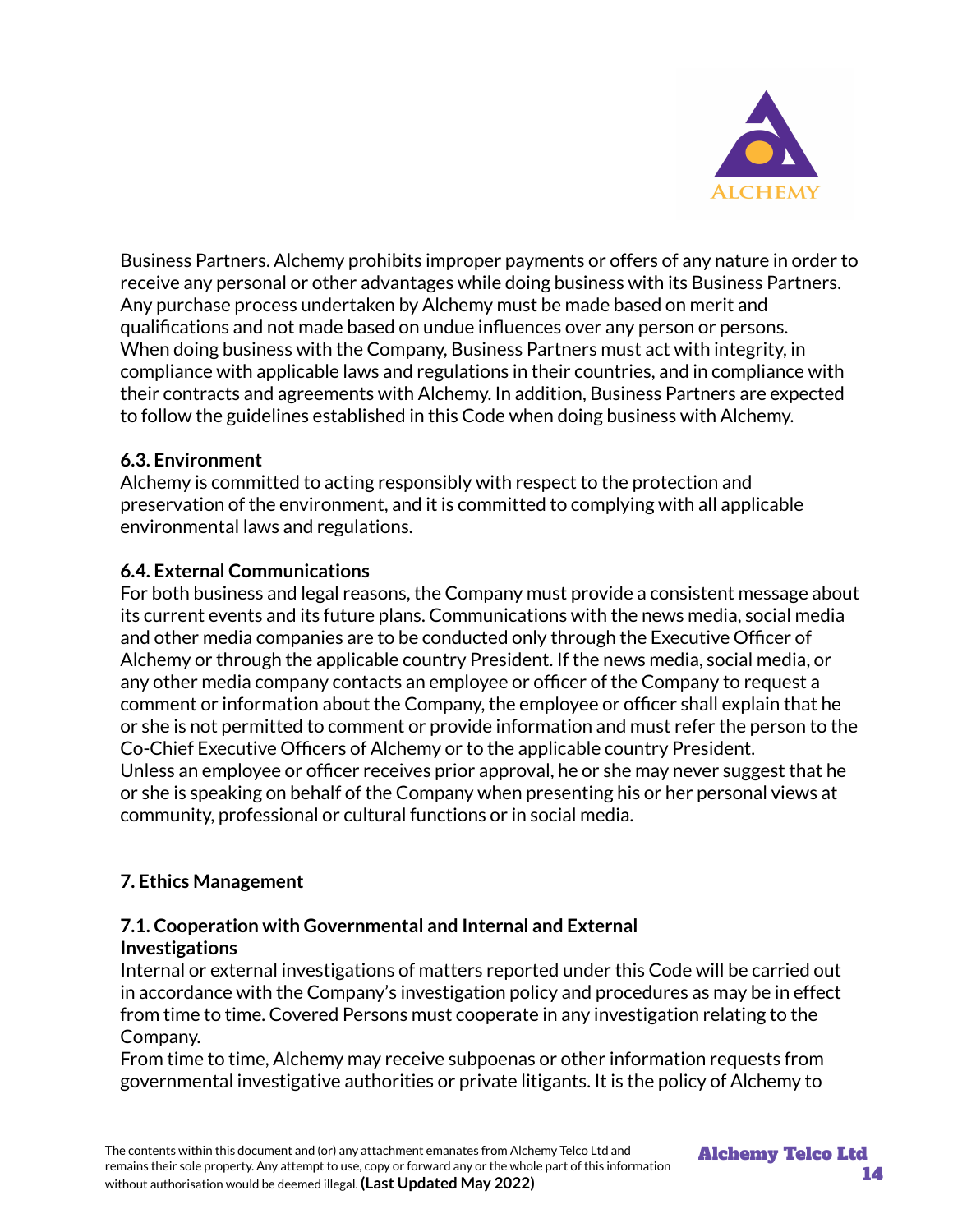

meet all its legal obligations in response to such subpoenas or information requests. Each Covered Person should comply with any and all directions to retain documents and shall retain any record, document, correspondence, or tangible object of Alchemy that is the subiect of any litigation or investigation.

Covered Persons must always be honest and forthcoming during an investigation, and must provide any investigator with full, accurate, timely and truthful information.

Misrepresenting facts or failing to disclose facts during an investigation is strictly prohibited. Covered Persons may not interfere with or obstruct an investigation conducted by the Company, by any third party on behalf of the Company or by a governmental entity. A Covered Person may not knowingly alter, destroy, conceal, delete, or falsify (or knowingly attempt to alter, destroy, conceal, delete or falsify) any record, document, correspondence or tangible object with the intent to impede or obstruct the investigation or proper administration of any matter within the jurisdiction of any governmental department or agency, or in relation to or contemplation of any such matter, or in relation to any pending or contemplated litigation with any party.

Any request or demand for Company information from a governmental authority must be forwarded to the legal department of the applicable country in order to enable them to take any appropriate measures for the protection of any confidential Company information and ensure that all applicable legal requirements are complied with.

#### **7.2. Reporting Violations or Suspected Violations**

One of the most important responsibilities of Covered Persons is the obligation to report a violation or suspected violation of this Code. Therefore, in the event a Covered Person knows of a violation or suspected violation of this Code, it is mandatory that he or she promptly report the situation to the Ethics Committee.

The Ethics Committee should be contacted when a Covered Person is:

(i) disclosing a matter required to be disclosed under the Code; (ii) requesting a waiver of any provision of the Code (please refer to Item (iii) reporting a violation or suspected violation of the Code; and (iv) reporting an actual or potential conflict of interest. If a Covered Person believes that a report or disclosure is required or that a waiver is appropriate in a matter, he or she must contact the Ethics Committee using any one of the following:

- Send an email message to mmdibba@alchemytelco.com

- Contact the legal director of the company's internal legal department in person, by telephone or by email message. The current director of the internal legal department's email address is: info@alchemytelco.com. Please title any correspondence FAO: Alchemy Legal Officer.

Any changes in the persons holding such offices and/or their email addresses will be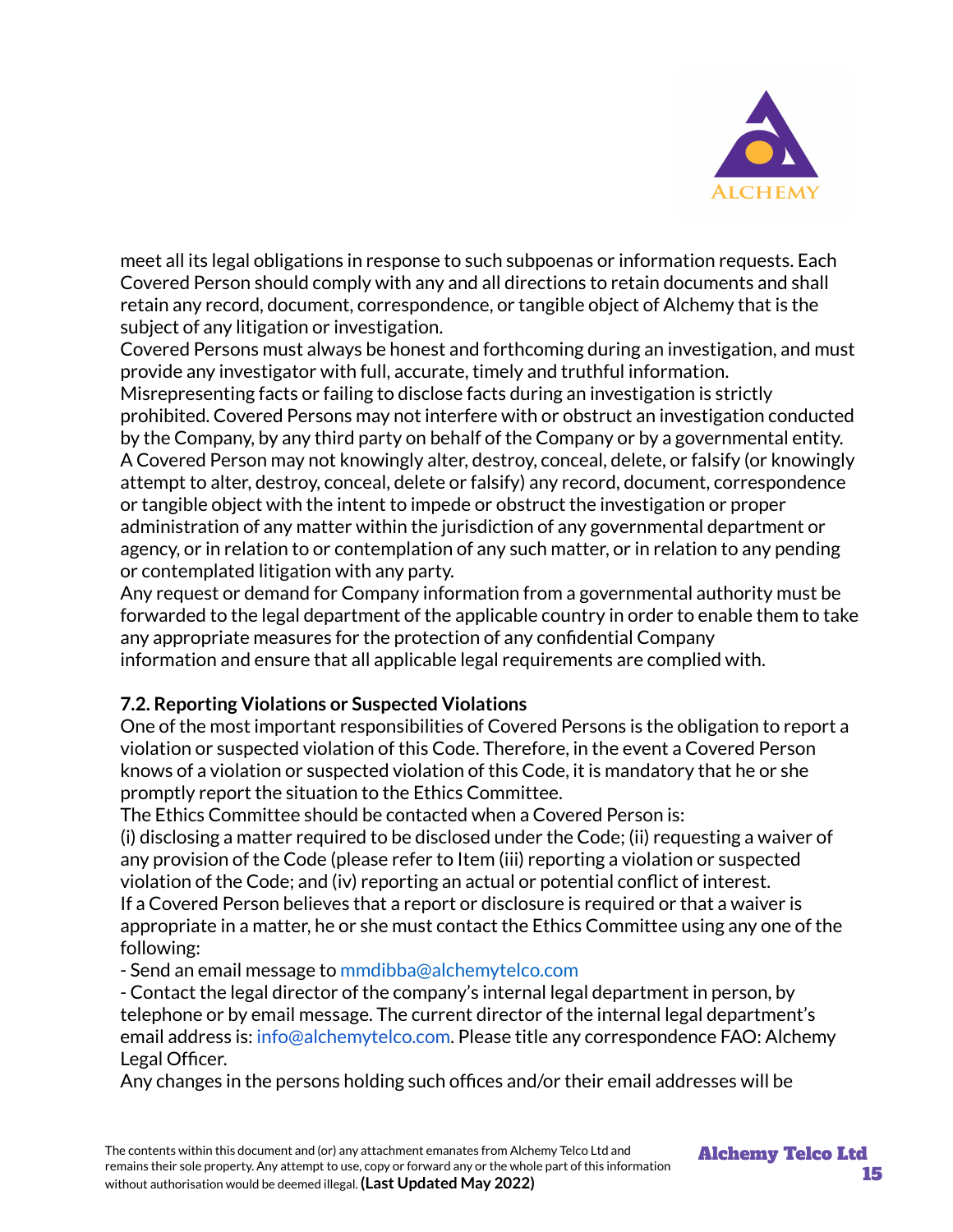

communicated to Covered Persons via intranet or email message.

The Ethics Committee will review each report or disclosure and each waiver request under the Code and take such action, including carrying out an investigation of the matter (if determined to be necessary), as it believes is appropriate under the circumstances. Covered Persons should be prepared to disclose all pertinent facts and circumstances, respond to additional inquiries for information, and if applicable, explain why a waiver of any provision of this Code is necessary, appropriate or in Alchemy's best interests, and be willing to comply with any procedures that may be required to protect Alchemy in connection with the waiver.

To encourage Covered Persons to report potential ethical or integrity concerns, Alchemy strictly prohibits retaliation for reports of misconduct made in good faith by any such person. If a Covered Person believes that he or she or another person is subject to retaliation for reporting suspected misconduct or participating in an investigation, such Covered Person must report the matter to the Ethics Committee. However, if a Covered Person makes a knowingly false report or wilfully disregards the truth, accuracy or completeness or engages in bad faith use of the reporting system, such person may be subject to disciplinary or other action in accordance with applicable legal requirements.

## **7.3. Penalties for Violations**

A Covered Person who violates this Code may be subject to disciplinary or other legal action, which may include suspension or termination of employment in accordance with applicable legal requirements.

The following are examples of conduct that may result in discipline:

(a) Actions that violate this Code;

(b) Requesting others to violate this Code;

(c) Failure to promptly provide notice, as required under this Code, in the event of knowledge of a violation or suspected violation of this Code;

(d) Failure to cooperate in an investigation of a violation or suspected violation of this Code; and

(e) Retaliation against a director, officer, employee, or agent of QMC Telecom for reporting a violation or suspected violation of this Code.

Violations of this Code could also constitute a violation of applicable laws and regulations, subjecting the person or Alchemy to possible criminal penalties and/or civil sanctions.

## **7.4. Waivers or Amendments**

Except as may otherwise be provided in this Code, any waiver or any amendment of this Code must be approved as provided below:

(a) Regarding a waiver of any provision of this Code for a director or executive officer of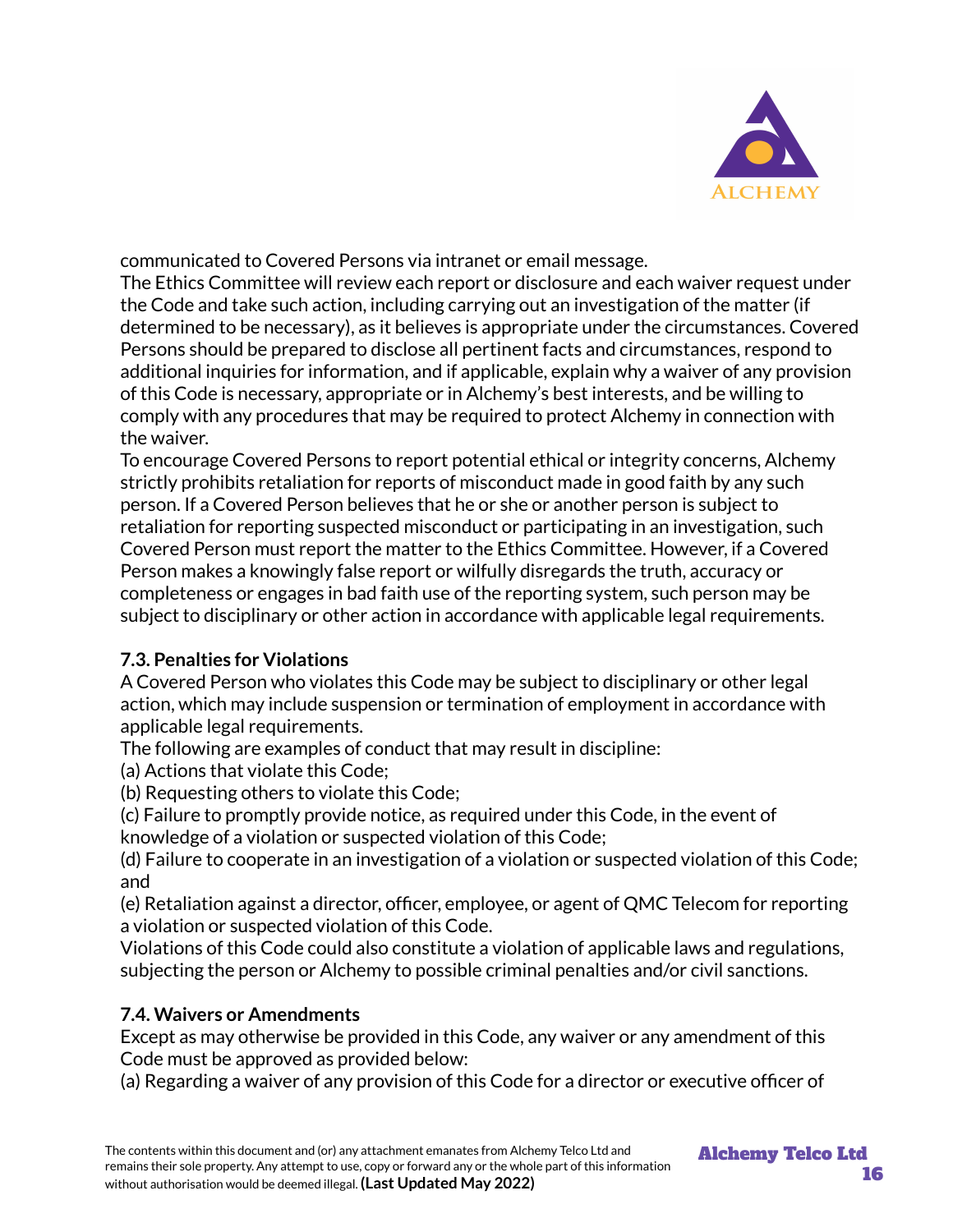

Alchemy, such waiver must be approved by the President.

(b) Regarding a waiver of any provision of this Code for an employee, officer, or agent of Alchemy, who is not a director or executive officer of Alchemy, such waiver must be approved by the Ethics Committee.

(c) Any amendment of this Code must be approved by the President.

Alchemy reserves the right to modify, revise or alter any policy, procedure or condition related to this Code in its sole discretion and at any time.

#### **7.5. Acknowledgement ofthis Code**

The Certification page of this Code must be signed and returned by all Covered Persons (i) to the applicable Human Resources Department supervisor (or its equivalent) in the case of employees and (ii) to the President/Company Secretary in the case of directors. The Certification will be filed in the Covered Person's personnel file or corporate file, as applicable.

From time to time, the Company may request that a Covered Person sign a compliance certificate relating to the Code and the Policy. The compliance certificate may request that the Covered Person certify, among other things, that he or she (1) has read and understands the Code and the Policy; (2) has complied and will comply with the Code and the Policy; and (3) will disclose to the Ethics Committee any violation or suspected violation of the Code or the Policy or an actual or potential conflict of interest under the Code.

#### **CERTIFICATION FORM**

I, the undersigned director, officer, employee, or agent of Alchemy, do hereby certify: 1. I have received and carefully read Alchemy's Code of Ethics and Business Conduct Policy adopted effective in April 2018 (the "Code"), including the Anti- Corruption Compliance Policy attached as Appendix A thereto (the "Policy").

2. I understand the Code and the Policy, including the provisions on how to contact the Ethics Committee.

3. I have complied and will continue to comply with the Code and the Policy.

4. I will disclose any violation or suspected violation of the Code or the Policy or an actual or potential conflict of interest under the Code to the Ethics Committee as set forth in the Code.

| Date:      |  |
|------------|--|
| Name:      |  |
| Signature: |  |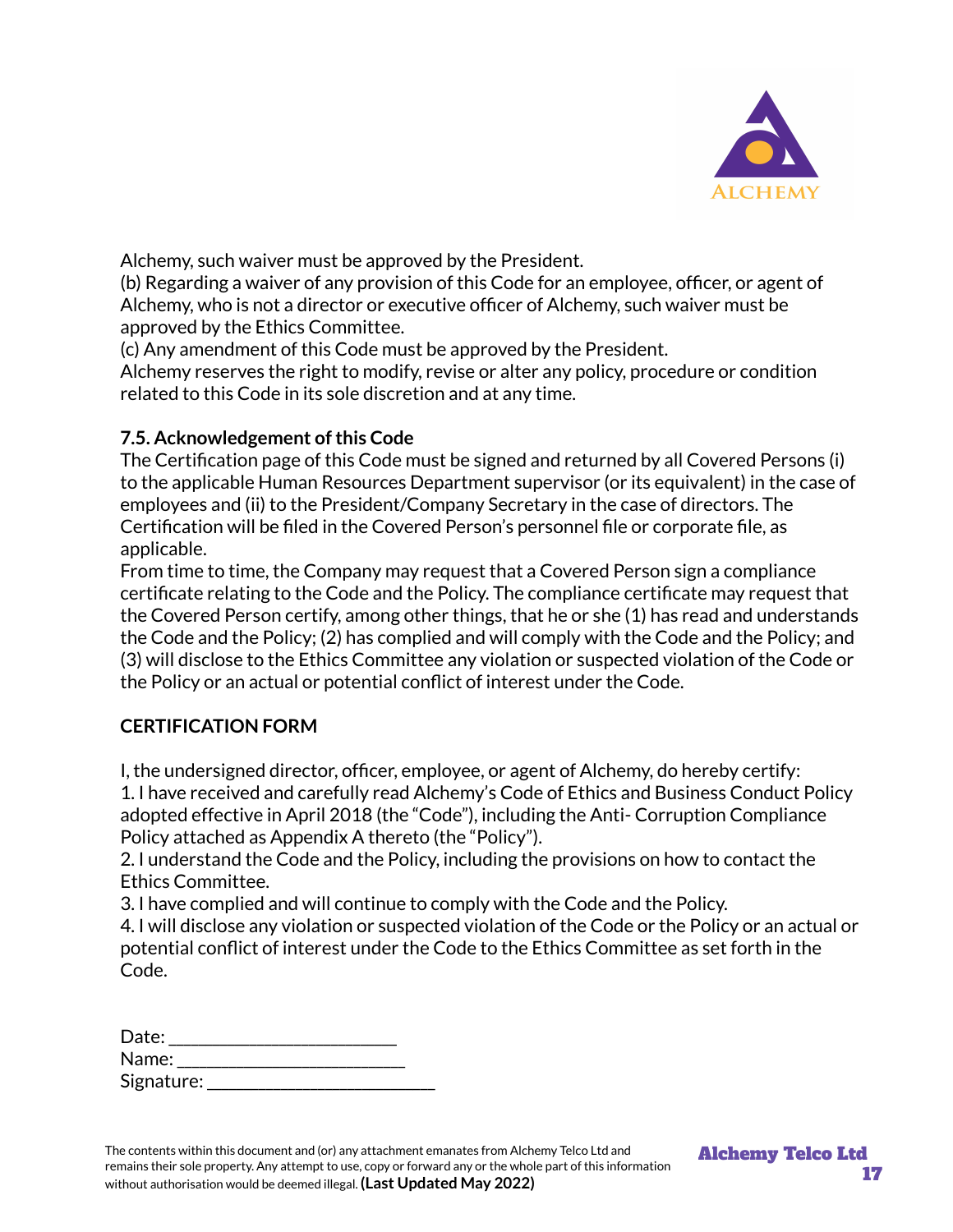

## **APPENDIX A ALCHEMY TELCO LTD'S ANTI-CORRUPTION COMPLIANCE POLICY**

#### **1. Introduction**

This Anti-Corruption Compliance Policy (the "**Policy**") supplements Alchemy's Code of Ethics and Business Conduct Policy (the "**Code**"). This Policy was formulated based on the best practices of anti-bribery compliance. The C.E.O., President and Legal Department of Alchemy shall be responsible for administering this Policy, with oversight from the Ethics Committee.

All countries in which Alchemy has operations have enacted local anti-corruption and antibribery laws and regulations. Anti-bribery and anti-corruption laws and regulations in other countries are similar to the laws in the Gambia in prohibiting the payment of bribes to foreign government officials but, in some cases, the requirements of other countries' laws are stricter than these and, in such cases, Alchemy must follow the most comprehensive regulations in place. For example, some of these laws may prohibit payment of bribes or "kickbacks" to commercial third parties (non-governmental entities) in transactions that do not involve governmental entities.

#### **2. Applicability**

This Policy is applicable to all directors, officers, employees, and agents of Alchemy (including its direct and indirect subsidiaries) throughout the world (each a "Covered Person"). Agents of Alchemy are persons that may act on behalf of Alchemy. This Policy also extends to the operations of any joint venture in which Alchemy is a participant. The Policy is also applicable to all finders, agents, business partners, contractors, and venture partners, which are expected to have contact with Government Officials (as such term is defined below) on behalf of Alchemy (collectively, "Local Parties").

#### **3. Objective**

The objective of this Policy is to guide the conduct of any Covered Person or Local Party that interacts with Government Officials on behalf of Alchemy.

This document is not exhaustive and does not contain all the situations a Covered Person or a Local Party may encounter conducting business with Government Officials. Therefore, in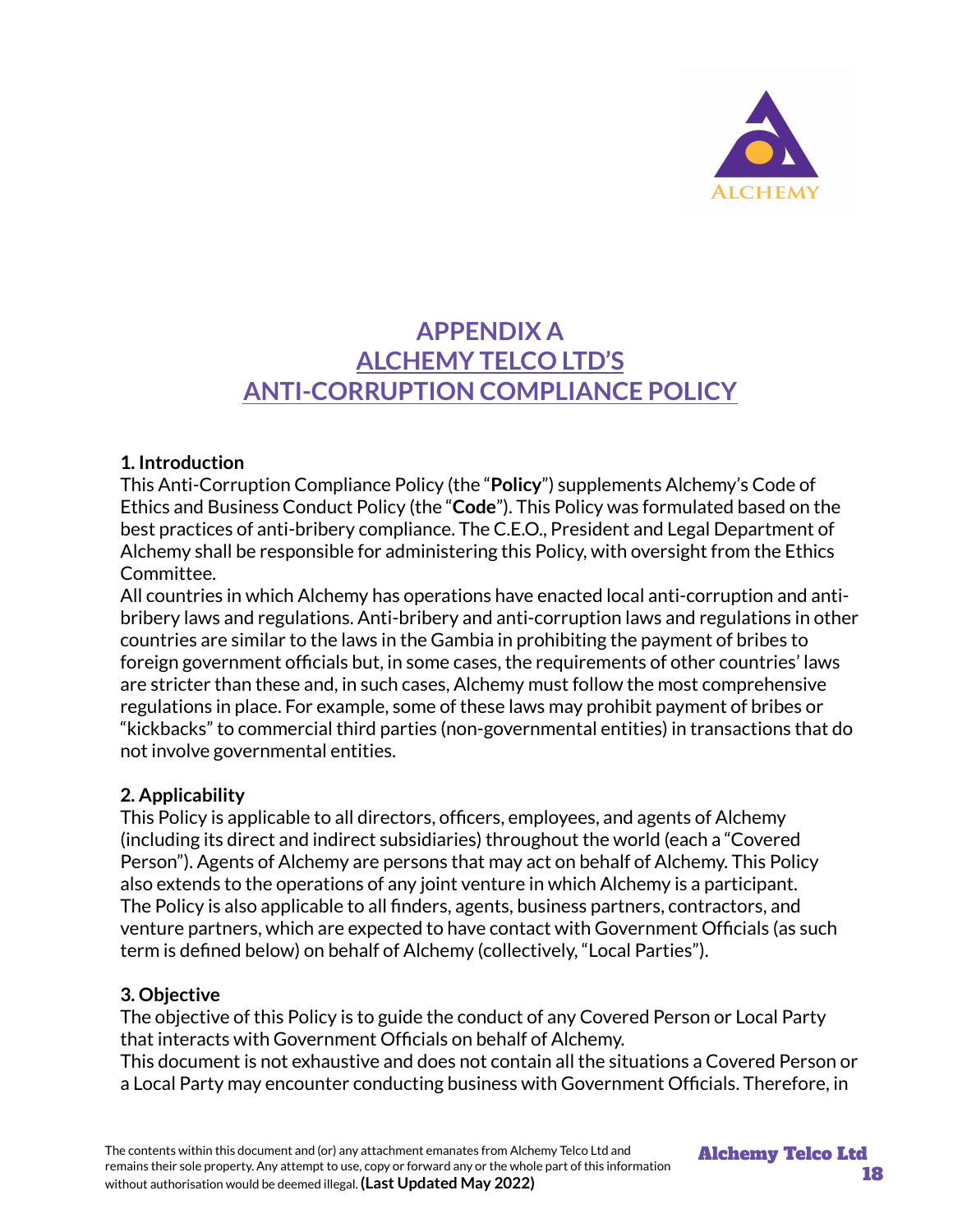

any case of doubts, the Covered Persons and Local Parties should consult the legal director of the country's internal legal department or the General Counsel for guidance.

## **4. Company Anti-Corruption Policy**

It is Alchemy's policy to comply with the laws of the Gambia and the applicable laws of other countries in which it operates that prohibit bribery and corruption.

Alchemy is committed at all levels within its organisation to a zero-tolerance policy toward bribery of foreign government officials.

Alchemy will also comply with any applicable laws prohibiting bribery of private persons.

#### **(a) General Principle**

Covered Persons or Local Parties must not offer, promise, or give, directly or indirectly, any payment (whether cash or non-cash) or any other advantage or thing of value (includes gifts, travel, and other forms of hospitality such as meals, entertainment, and other expenses) to any Government Official as an improper inducement for such person to take any action, or refrain from taking any action, that benefits Alchemy's businesses. This includes corrupt offers, promises and payments to any Government Official through joint venture partners, Local Parties and other third parties. Alchemy could be liable for such indirect offers, promises or payments, if such offers, promises, or payments are made with the knowledge that the Government Official will be the recipient of such payment. Knowledge includes conscious disregard and deliberate ignorance of facts which indicate a high probability that the payment by the third party to the Government Official will occur. The term "Government Official" is essentially any person who exercises governmental authority broadly defined under anti-corruption laws, and it includes:

(i) An officer or employee at any level of any foreign federal, state, municipal or other government, department, agency, or instrumentality;

(ii) A foreign political party or party official;

(iii) A candidate for a foreign political office;

(iv) An officer or employee of:

(1) A public international organisation such as United Nations, World Bank, International Finance Corporation, International Monetary Fund, and the Inter-American Development Bank; or

(2) A commercial business, enterprise or other organisation that is owned or controlled by a foreign national, regional, or local government; and

(v) A consultant, advisor, contractor, or agent of any of the above entities or persons that represents or acts on behalf of or in an official capacity for such entity or person.

#### **(b) Prohibition on Payments to Government Officials**

It is Alchemy's policy that Covered Persons or Local Parties MUST NOT, directly, or indirectly, offer to pay, pay, promise to pay, or authorise the payment of money or anything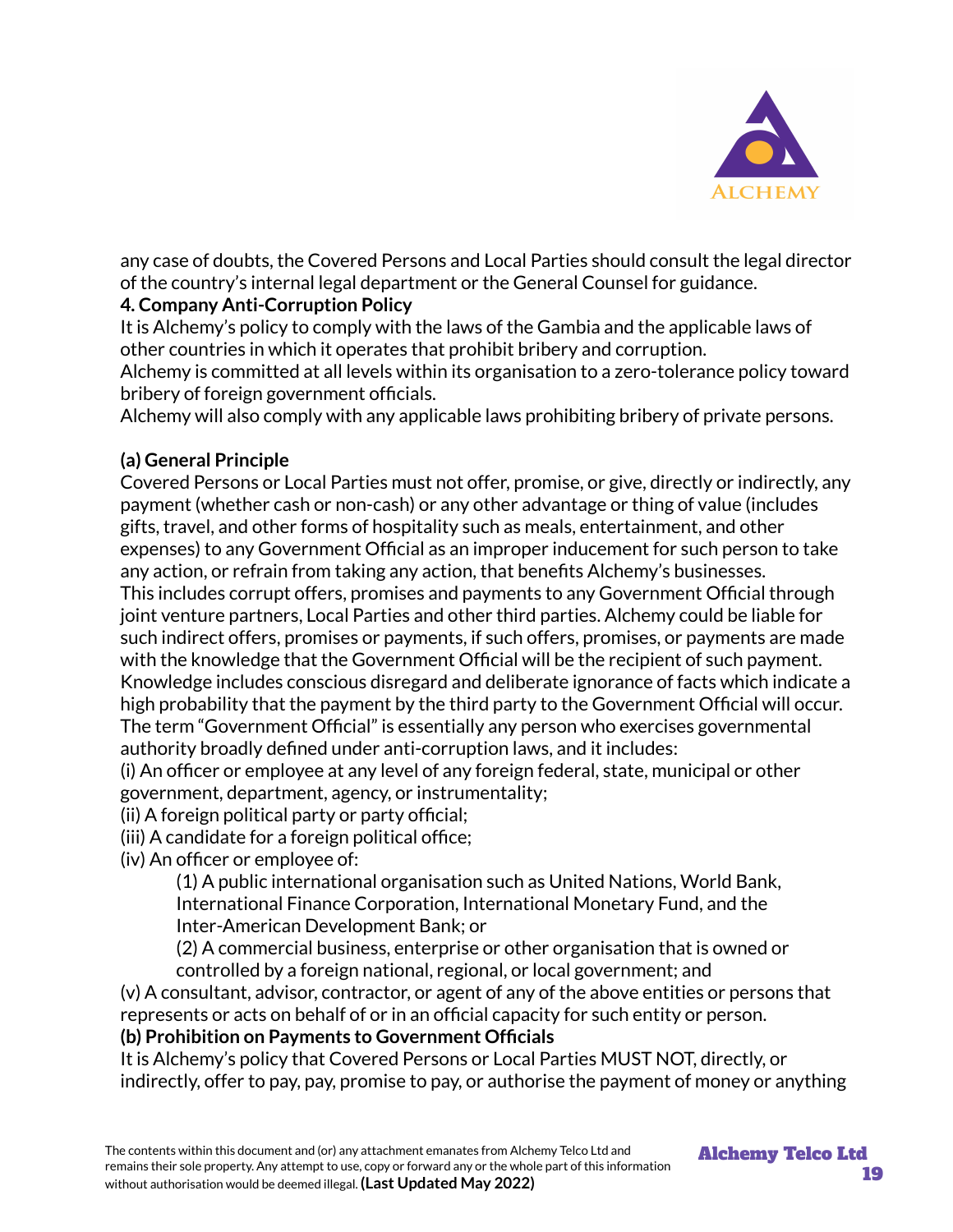

of value to a Government Official for the purposes of:

■ Influencing any act or decision of the Government Official;

∎ Inducing a Government Official to act or fail to act in violation of his or her lawful duty; ■ Securing any improper advantage for Alchemy (an improper advantage may involve efforts, such as the awarding of a government contract, but can also involve regulatory actions such as issuance of a government licence, permit or approval); or

■ Inducing a Government Official to use his or her influence with a government, department, agency, or instrumentality in order for Alchemy to retain or obtain business or gain any business advantage (which can include any special regulatory or other government treatment).

Covered Persons or Local Parties are also prohibited from offering or paying money or anything of value to an intermediary (for example, an outside consultant or an independent contractor) while knowing or believing it is likely that the intermediary will channel some or all of the funds to a Government Official for any of the purposes outlined above.

Please note that merely making or authorising an offer to make payments or give something of value to a Government Official is prohibited. The offer does not need to be accepted, and no payment needs to be made in order for liability to exist under the anti-bribery and anti-corruption laws.

#### **(c) Books and Records**

Covered Persons and Local Parties must ensure that Alchemy's books, records, and accounts accurately reflect transactions and events and conform to both generally accepted accounting principles and to Alchemy's system of internal controls. Under no circumstances should false, misleading, or artificial entries be made in the books and records of Alchemy. Any transactions involving Government Officials must be recorded in reasonable detail so that the purpose and amount of such payment is clear.

## **(d) Charitable Contributions**

Charitable contributions are allowed. However, the donations for a charity must be done for actual charitable purposes and after checking the existence and purpose of such institution, its background and suitability in order to assure that the resources have been donated for the proper cause. Any donation or sponsorship paid to a natural person or institution linked with a Government Official (or an adviser or family member of such person) or political campaigns or parties (or persons related to political campaigns or parties) is prohibited by Alchemy.

## **(e)"Facilitating" or "Expediting Payments"**

Occasionally, Covered Persons and Local Parties may be asked by lower-level bureaucrats or other Government Officials for a payment to persuade them to perform their administrative, non-discretionary functions (for example, processing of routine paperwork or applications). These are often referred to as "facilitating" or "expediting" payments.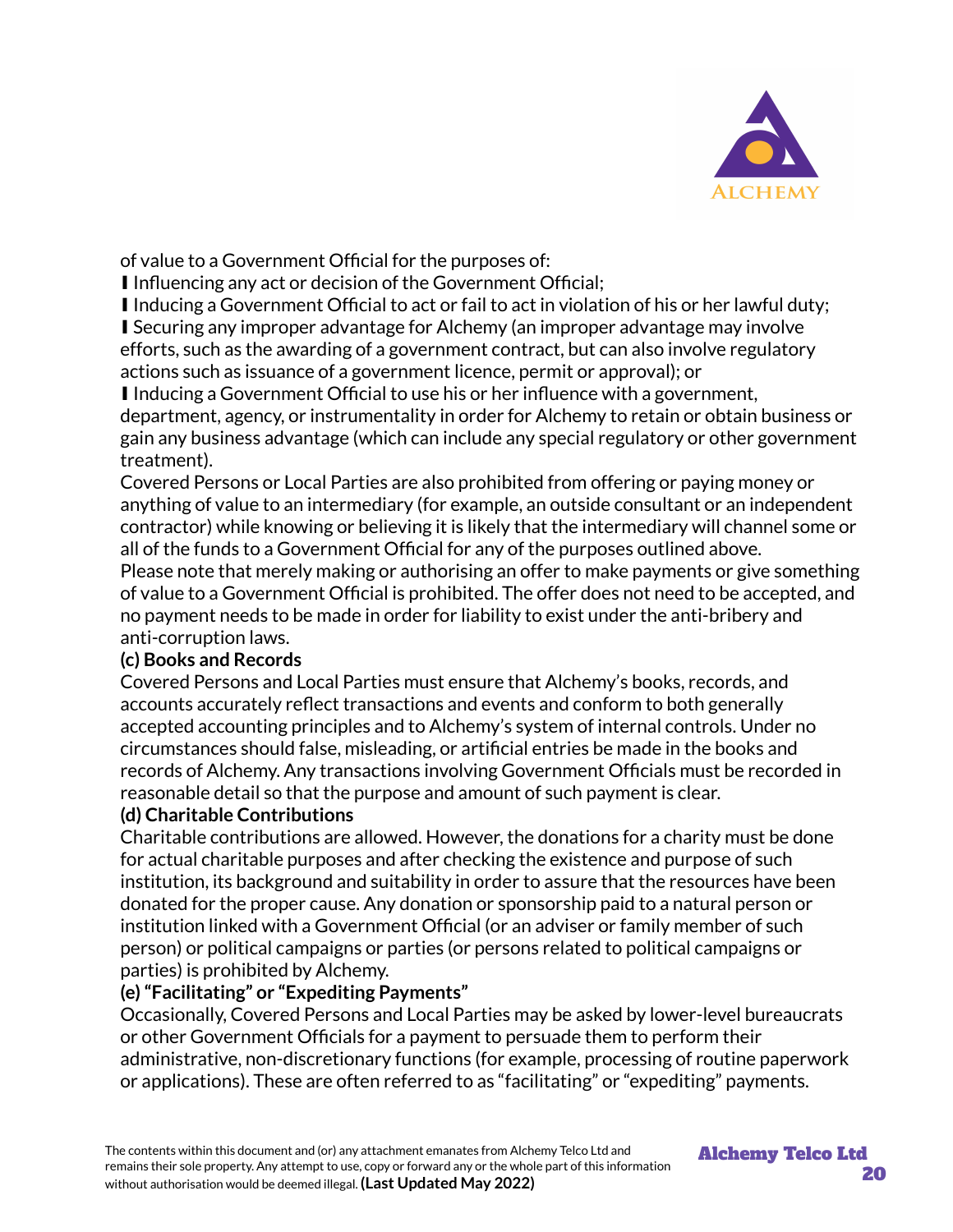

Alchemy has a very narrow legal exemption related to facilitating or expediting payments to secure routine governmental action, but the laws of many other countries do not permit such payments.

Under this Policy, Covered Persons and Local Parties are expressly prohibited for making any facilitating or expediting payments to a Government Official. Nonetheless, this prohibition on facilitating or expediting payments does not limit the payment by the Company (or by a Local Party on behalf of the Company) to a government entity, but not to a Government Official, of an officially established governmental fee or rate in order to obtain expedited governmental action. The payment of such official fee or rate may only be made to expedite governmental actions to which Alchemy is already entitled (not involve discretionary action).

#### **(f) To Promote Compliance with the Anti-Corruption Laws, Covered Persons, and Local Parties SHOULD:**

■ **Consult with** your supervisor, the legal director of the country's internal legal department if you have the slightest doubt about the propriety of a payment or the giving of a gift or gratuity. Ask questions if the circumstances are at all unusual or unfamiliar.

∎ **Make sure** that Covered Persons and Local Parties who have contacts with Government Officials are aware of this Policy, understand it, have received training, and agree to follow it.

∎ **Watch for "red flags"**(in other words, situations that do not "smell right") such as a payment, discount or commission that is larger than is standard for the transaction and when you are less than confident that no illegal payments will be made. Please refer to Section 5(c) below for some examples of possible "red flags."

■ Make sure all agreements with a Local Party (which are expected to have contact with Government Officials on behalf of Alchemy) are in writing and that services are properly described. If you are suspicious of the activities of the other party to a transaction or agreement, consult with your supervisor, the legal director of the country's internal legal department. Please refer to Section 5(e) below for requirements applicable to agreements with any Local Party that is expected to have contact with Government Officials on behalf of Alchemy.

∎ **Conduct** Alchemy business in compliance with applicable laws in the countries where the Company does business.

■ **Comply with** generally accepted accounting principles and established internal accounting controls and procedures.

∎ **Make sure that** Alchemy books and records reasonably, accurately, and fairly reflect the transactions of Alchemy.

∎ **Consult with** the legal director of the country's internal legal department if there is a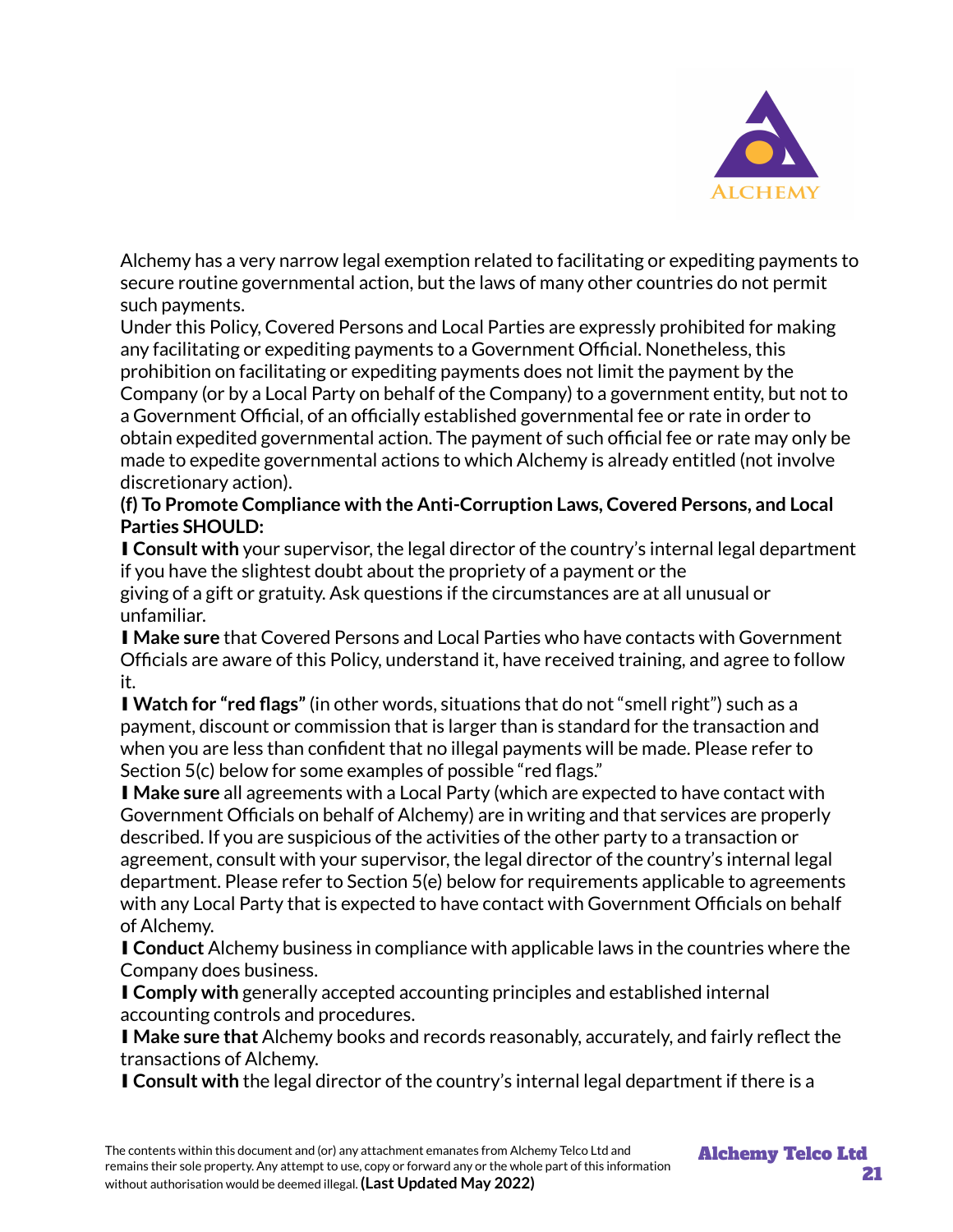

concern that a Local Party contracted by Alchemy may be acting in violation of the law and/or other applicable anti-bribery and anti-corruption laws.

#### **(g) To Promote Compliance with the Anti-Corruption Laws, Covered Persons, and Local Parties**

## **MUST NOT:**

■ Establish any undisclosed, secret, or unrecorded funds of Alchemy.

■ Make any false, inflated, or artificial entries in the books and records of Alchemy for any reason whatsoever.

■ Use Alchemy funds or assets for any unlawful, improper, or unethical purpose.

■ Falsify any accounting records or documents in any way that may obscure or disguise the true nature of a transaction or activity.

■ Lie to auditors.

■ Make or approve any payment on behalf of Alchemy without adequate supporting documentation, or with the intention or understanding that any part of such payment is to be used for any purpose other than that described by the documents supporting the payment.

■ Become involved in any arrangement or activity that results in any of the previously stated prohibited acts or may lead to a violation of the law and/or other applicable anti-bribery and anti-corruption laws.

∎ Hire or offer to hire any family member of a Government Official with the intent to improperly influence any act or decision of any Government Official.

■ Take any action that, directly or indirectly, violates any requirement of this Policy.

#### **5. Additional Information**

#### **(a) Reporting Violations or Suspected Violations**

Alchemy proactively promotes ethical behaviour. One of the most important responsibilities of Covered Persons and Local Parties is the obligation to report a violation or suspected violation of this Policy. Therefore, if a Covered Person or a Local Party knows of a violation or suspected violation of this Policy, he or she is required to promptly report the situation to the Ethics Committee following the procedures set forth in Item 7.2 of the Code.

#### **(b) Penalties for Violations**

The Gambian law imposes criminal and civil liability on both individuals and business entities. Sanctions may be applied not only to Alchemy, but also to Alchemy's directors, officers, employees, and agents involved in the violation of law. Depending on the offence, possible criminal and civil fines and penalties for violations of the law can be quite severe, and, in the case of an individual, a criminal violation of the anti-bribery provisions of the law may lead to imprisonment if found guilty in a Gambian court. Violations of the law could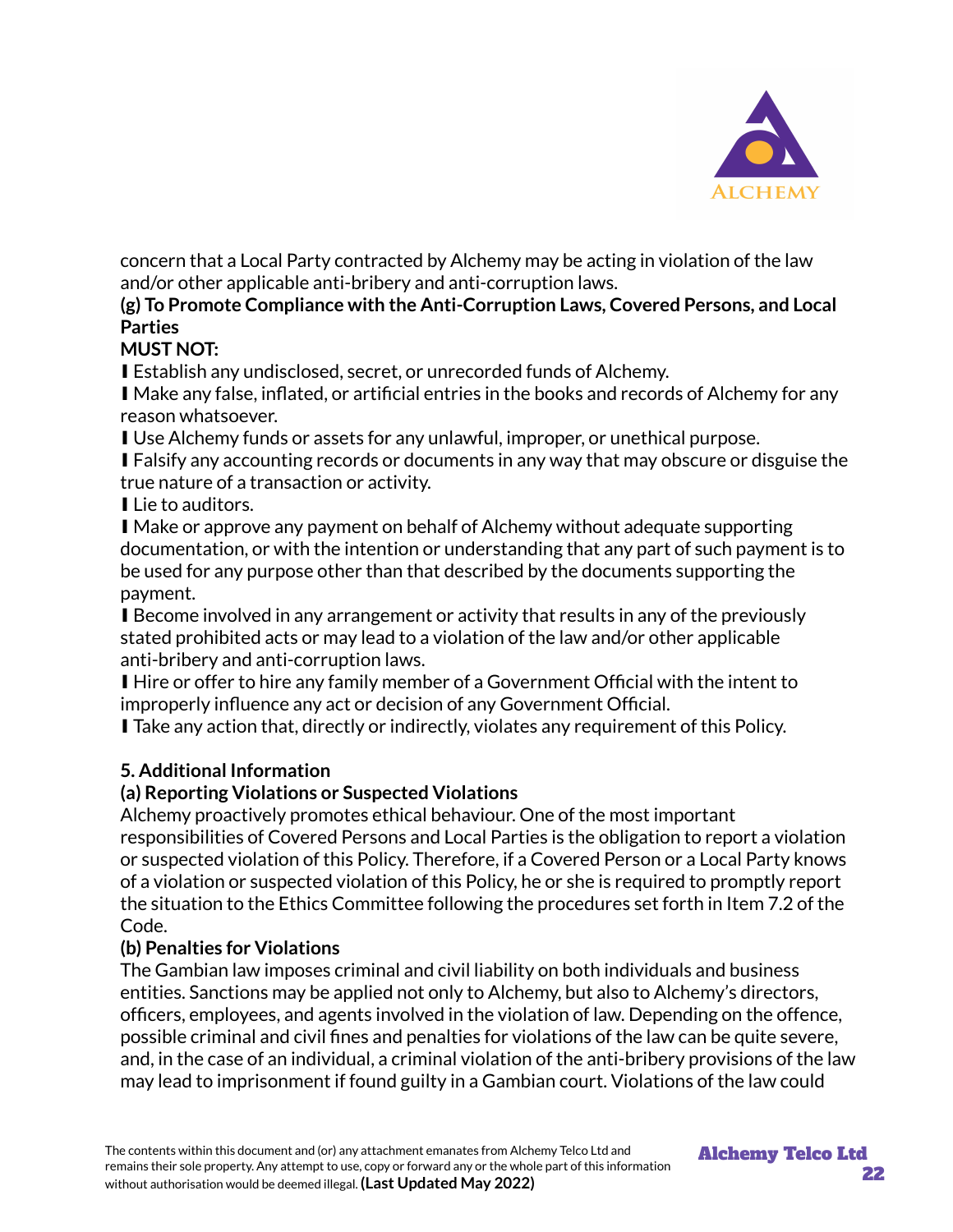

also lead to civil litigation brought by third parties. Regardless of whether sanctions are imposed, a violation of anti-corruption laws could seriously damage Alchemy's reputation and image, which are among our most important assets.

If Alchemy determines that any Covered Person or Local Party has violated this Policy, related standards, procedures and controls, applicable laws and regulations, or any other internal codes or policies, subject to applicable law, appropriate disciplinary measures will be taken, up to and including immediate termination of employment. Subject to applicable law, Alchemy reserves the right to take whatever disciplinary or other measure(s) it determines in its sole discretion to be appropriate in any situation, including disclosure of the wrongdoing to governmental authorities.

#### **(c) Certain "Red Flags"**

Certain situations which may arise could indicate a potential violation of the law and/or other anti-bribery and anti-corruption laws. The following "red flags" are merely a representative list of the types of transactions that may suggest a potential violation. Covered Persons and Local Parties should always be alert to signs that indicate that a transaction is, or may be, "wrong."

∎ *Payments greater than "normal" –* There may be finders' fees, agents' fees or payment for goods or services which are more than is customary for such transactions.

∎ *Unusual third-party payments –* Payments of money to persons outside the normal scope of the transaction. This includes payments made to accounts or persons in other countries not involved in the transaction. There may be reasonable explanations for making such third-party payments, but such reasons must be documented and approved before the payments are made.

∎ *Large bonuses –* Although not inherently illegal, large bonuses paid to outside parties which are success-based require careful scrutiny in any transaction involving business with a government or governmental entity since the recipient of such a bonus may be tempted to share a portion of the bonus with a Government Official if the official agrees to exercise his or her influence to secure a transaction or other advantage for Alchemy.

■ *Over-invoicing* – Invoices which are higher than normal as to products or services delivered or received compared to prices normally charged or paid can be a sign that money is being syphoned for inappropriate uses. In addition to an auditing concern, such invoices can be a sign of legal problems as well.

■ *Lack of standard invoices* - Abbreviated, customised, or non-standard invoices can be an indication of efforts to hide or disguise payments for unauthorised purposes. Insist on standard invoices and demand a satisfactory and credible explanation for any variations.

■ *Unusual credits granted to new customers, suppliers, or contractors* - Pre-payments, extensions of credit and cash advances to new and unfamiliar customers, suppliers or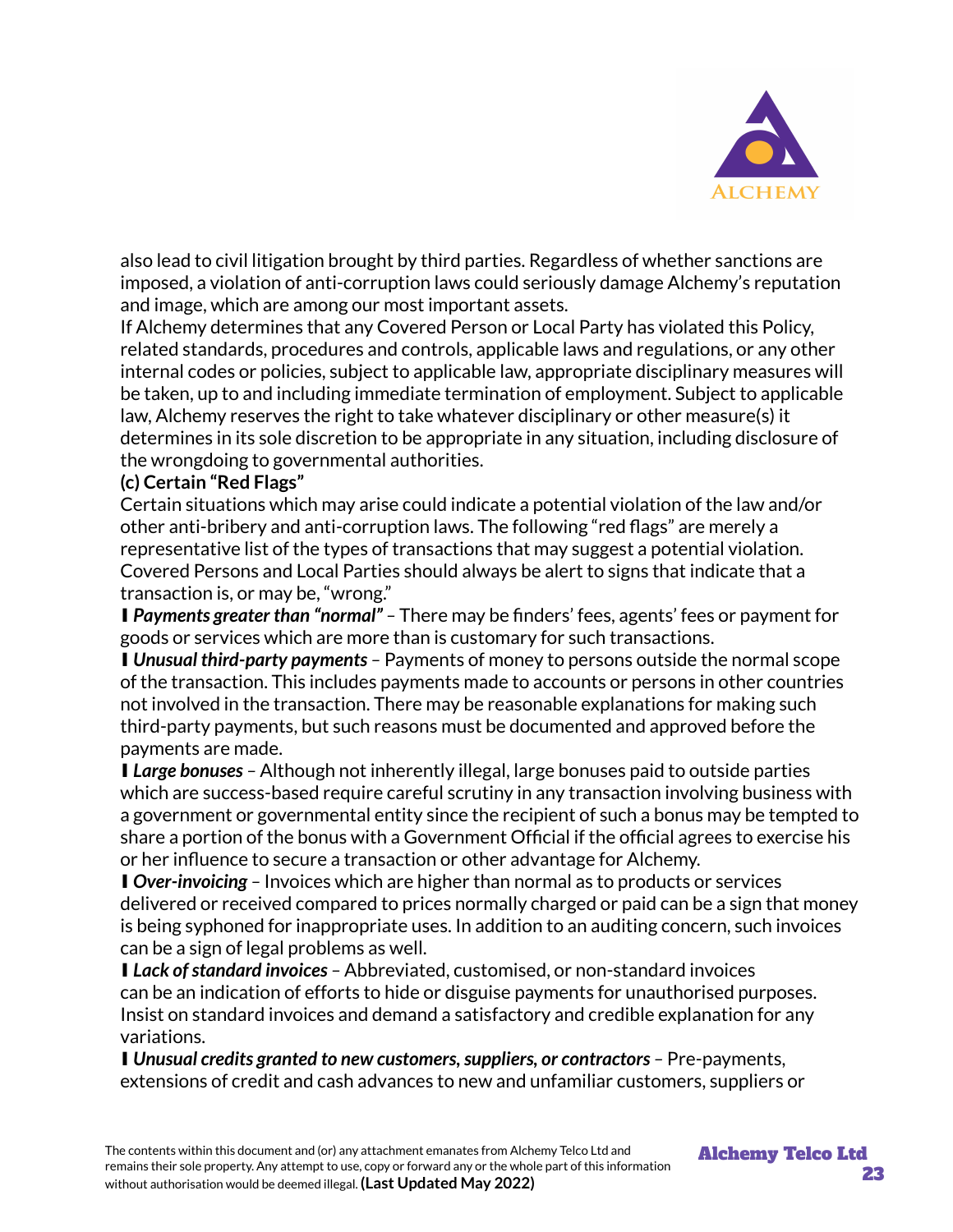

contractors are sometimes a sign that money may be being placed in the hands of Government Officials before a transaction can be completed.

∎ *Checks drawn to "cash" –* Any transaction that is not adequately documented as to its true commercial purpose could indicate a legal problem. Carefully, clearly, and accurately document all payments to, or from, Alchemy customers, vendors, suppliers, contractors, government entities and other parties with whom Alchemy does business.

■ *Third parties recommended by Government Officials –* Any consultant, agent, contractor, sub- contractor, or other third party recommended by a Government Official with whom Alchemy is doing business should receive particular scrutiny to ensure that there is no reason to believe the third party intends to make any corrupt payments to a Government Official.

∎ *Refusal by a third party to include anti-corruption clausesin contract* – A contract counterparty refuses to include one or more anti-corruption clauses in the contract with Alchemy.

#### **(d) Selecting Local Parties**

When Alchemy is considering engaging a new Local Party expected to have contact with Government Officials on behalf of Alchemy, Alchemy should make certain that due diligence into its business reputation, qualifications and associations with Government Officials is performed. Any due diligence should be conducted prior to entering into any new contractual or binding agreement, and ongoing due diligence in connection with any amendment or renewal of an existing agreement.

The following provides an illustrative, but not exhaustive, list of certain steps that can be followed to evaluate Local Parties:

∎ Investigate the Local Parties reputation within the community;

■ Conduct a background check on the Local Party (including identifying and verifying the controlling beneficial owners), ensuring that all checks are sufficiently documented; and ■ Make sure that the Local Party has experience in the business activity for which the Local Party is being compensated.

Once a Local Party has been selected, it is important that Alchemy appropriately monitor that Local Party's activities involving Alchemy and its services that involve contact with Government Officials on behalf of Alchemy.

#### **(e) Contract Requirements for Local Parties**

All new engagements with a Local Party, which is expected to have contact with Government Officials on behalf of Alchemy, must be in a written agreement that includes appropriate legal related provisions, including the following provisions (as necessary and appropriate in the context of the particular transaction):

(1) The Local Party's acknowledgment that it has received a copy of the Code and this Policy, it understands the provisions of the Code and this Policy and agrees to comply with